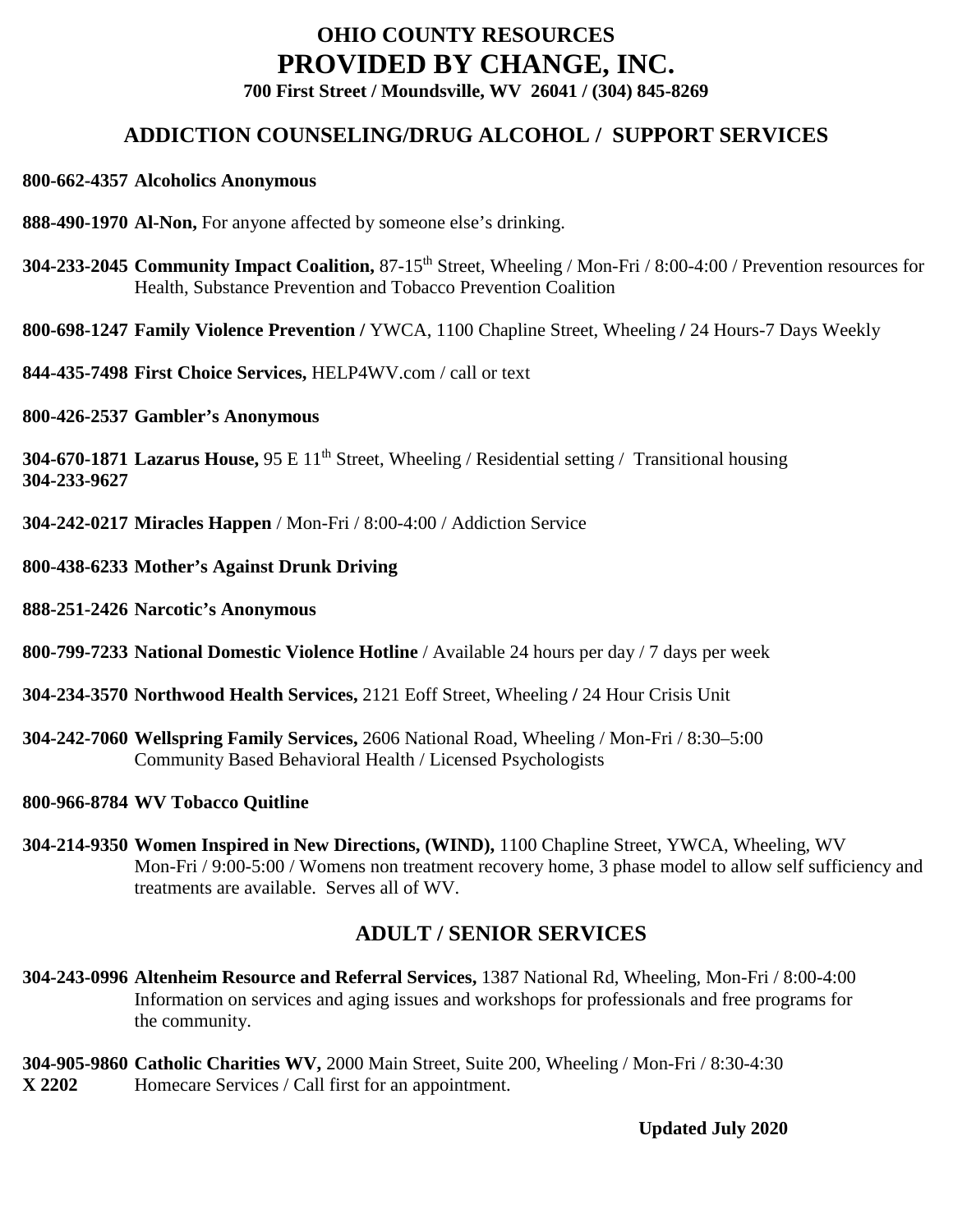# **ADULT / SENIOR SERVICES**

- **304-843-2306 Coordinating Council for Independent Living,** 87 Swierkos Drive, Washington Lands, Moundsville **/** Mon-Fri / 8:00-4:30 / Care for elderly and disabled.
- **304-232-4411 DHHR,** (Adult Services),  $69 16^{th}$  Street, Wheeling / Mon-Fri / 8:30-5:00 Healthcare, Legal Guardian Representation, Adult Residential and Adult Protective Services.
- **304-243-5420 Faith in Action Caregivers,** 2350 Main Street, Suite 2, Wheeling, WV / Mon-Fri / 8:00-12:00 and 1:00- 5:00

**REQUIREMENTS**-(Services Limited to Elderly or Disabled) **1 weeks notice to perform work requested and form to be completed by the client. No charge for services regardless of income Services provided by volunteers and are as follows:**  errands, shopping and visiting. Telephone re-assurance – will call client to make sure they are okay and transportation services.

- **304-233-2350** Family Service, 2200 Main Street, 1<sup>st</sup> Floor, Wheeling / Mon-Fri / 8:00-4:00 / Services include: Nutrition, In Home Services, Senior Center and Transportation. **Requirement: Age 60/up to eat in the center or age 60/up and homebound for meal delivery.**
- **304-527-3410 RSVP (Retired Senior Volunteers)** Mon-Fri / 9:30-4:00 **Telephone re-assurance, volunteer opportunities for people age 55 and older.**
- **866-981-2372 WV Aging & Disability Resource Center,** 1400 Ohio Avenue, Suite B, Dunbar, WV 26064 Call for resources available in your area for the following programs: house repairs, health care, utility assistance, misc.
- **304-558-3317 WV Bureau of Senior Services,** 1900 Kanawha Blvd. E, Charleston WV
- **877-987-3646** This senior services is tailored to those who are seeking to locate programs and services for themselves or their loved one and also for professionals who may be looking for up to date information relating to the field of aging.

### **BABY ITEMS**

- **304-232-7157 Catholic Charities Neighborhood Center,** 125 18th Street, Wheeling / Mon-Fri / 8:30-4:30 Diapers by request. Call for an appointment.
- **304-242-2321 Church of Christ,** 1310 National Road, Wheeling, WV / Wed / 4:30-6:00 Tabitha's Storehouse
- **304-639-5039 Gabriel Project,** 1409 Chapline Street, Wheeling / Call for Appointment Clothing for children under the age of 2 and maternity clothing.
- **304-233-4640 House of Carpenter,** 200 S. Front Street, Wheeling / Mon, Wed, Thurs, Fri 8:00-4:00 / Tues 8:00-7:00
- **304-232-6511 St. James Evangelical Lutheran Church,** 1409 Chapline Street, Wheeling / baby items
- **304-232-4230 St. Vincent DePaul,** 225 McColloch Street, Unit 1, Wheeling / Mon-Fri / 9:00-5:00 Saturday / 8:30-4:30 / Discounted clothing items or can be free if you receive SSI or some kind of assistance.
- **877-942-9735 Wellspring Pregnancy Center,** 1315 Center Street, Moundsville / Tues, Wed, Thurs **304-810-0292** 10:00-4:00 / Pregnancy tests, baby shop (preemie to size 4), various baby items and educational resources. Can visit once a month. Earn while you learn classes to obtain larger baby items such as cribs and car seats.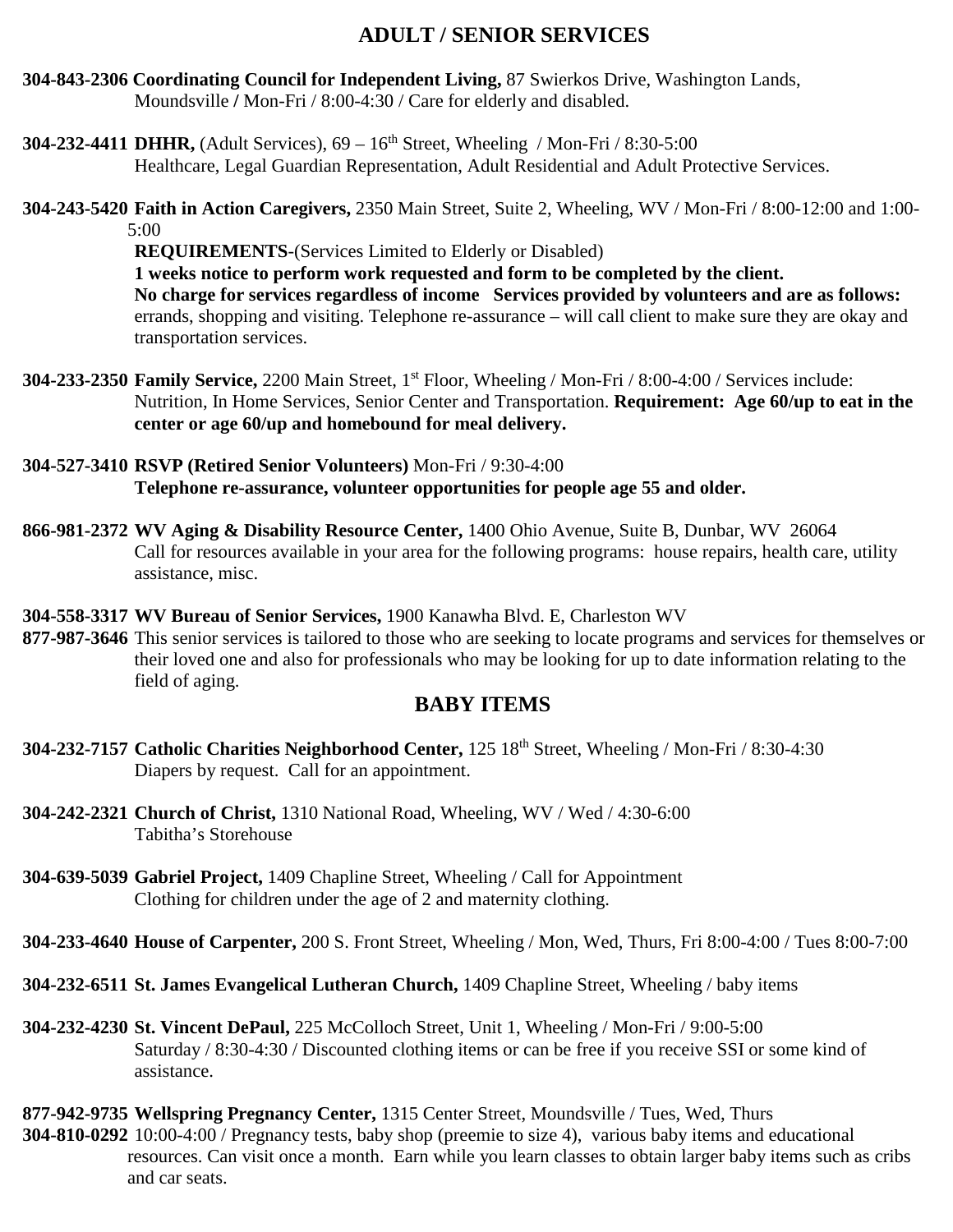#### **BABY ITEMS**

**304-234-3888 WIC (Women with Infant Children),** 45-18th Street, Wheeling / Mon-Thurs 8:00-12:00/1:00-5:00 / Fridays 8:00-12:00

#### **CHILD CARE**

- **304-230-1280 Catholic Charities Child Care Resource Center,** 2000 Main Street, Suite 100, Wheeling / Mon-Fri 8:30-4:30 / To find daycare for low income families so adults can find employment or go back to school. Call for an appointment.
- **304-233-3290 Northern Panhandle Head Start Inc.,** 1 Orchard Road, Suite 1, Wheeling, WV / Mon-Fri 8:00-4:30 / Prenatal through age 5.

#### **CLEANING SUPPLIES**

- **304-232-7157 Catholic Charities Neighborhood Center,** 125 18th Street, Wheeling / Wednesdays / 1:00-2:30 Eligibility per household for cleaning supplies is available every 3 months. Call for an appointment.
- **304-242-2321 Church of Christ,** 1310 National Road, Wheeling, WV / Wed / 4:30-6:00 Tabitha's Storehouse
- **304-233-0133 St. Matthews Episcopal Church,** 1410 Chapline Street, Wheeling / Mon-Fri / 11:00-11:45
- **304-242-8868 St. Vincent DePaul Society,** 2244 Marshall Avenue, Wheeling / Cleaning Supplies Only help residents in the Wheeling area.

#### **CLOTHING**

- **304-232-4411 DHHR,** 69 16th Street, Wheeling / Mon-Fri / 8:30-5:00 Clothing voucher for school age children / sign up in July / must meet guidelines
- **304-639-5039 Gabriel Project,** 1409 Chapline Street, Wheeling / Call for Appointment Clothing for children under the age of 2 and maternity clothing.
- **304-233-4640 House of Carpenter,** 200 S. Front Street, Wheeling / Mon, Wed, Thurs, Fri / 8:00-4:00 Tuesday 8:00-7:00
- **304-233-6300 Information Helpline,** 1035 Chapline Street, Wheeling / Mon-Fri / 9:30-3:00 Clothing voucher to YWCA clothing boutique available for a job interview by referral. No walk-ins on Friday.
- **304-232-4230 St. Vincent DePaul,** 225 McColloch St., Unit 1 Wheeling (Old Coronet Foods Bldg) Mon-Fri / 9:00-5:00 / Saturday 8:30-4:30 / Can purchase at discount or can be free if you receive SSI or some kind of assistance. Call for an appointment for free items.
- **304-233-4400 Salvation Army,** 140-16th Street, Wheeling / Mon-Sat / 9:00-5:00
- **304-233-2992 Soup Kitchen of Greater Wheeling,** 1610 Eoff Street, Wheeling / Mon-Sat 8:30-9:00, 11:00-1:00 Clothing available.
- **304-232-0511 YWCA Women's Boutique,** 1100 Chapline Street, Wheeling / Mon-Fri / 10:00-5:00 If you have a referral from CHANGE Inc, or another participating agency, clothing is free for a job interview, otherwise you can purchase 1 bag of clothing for \$8.00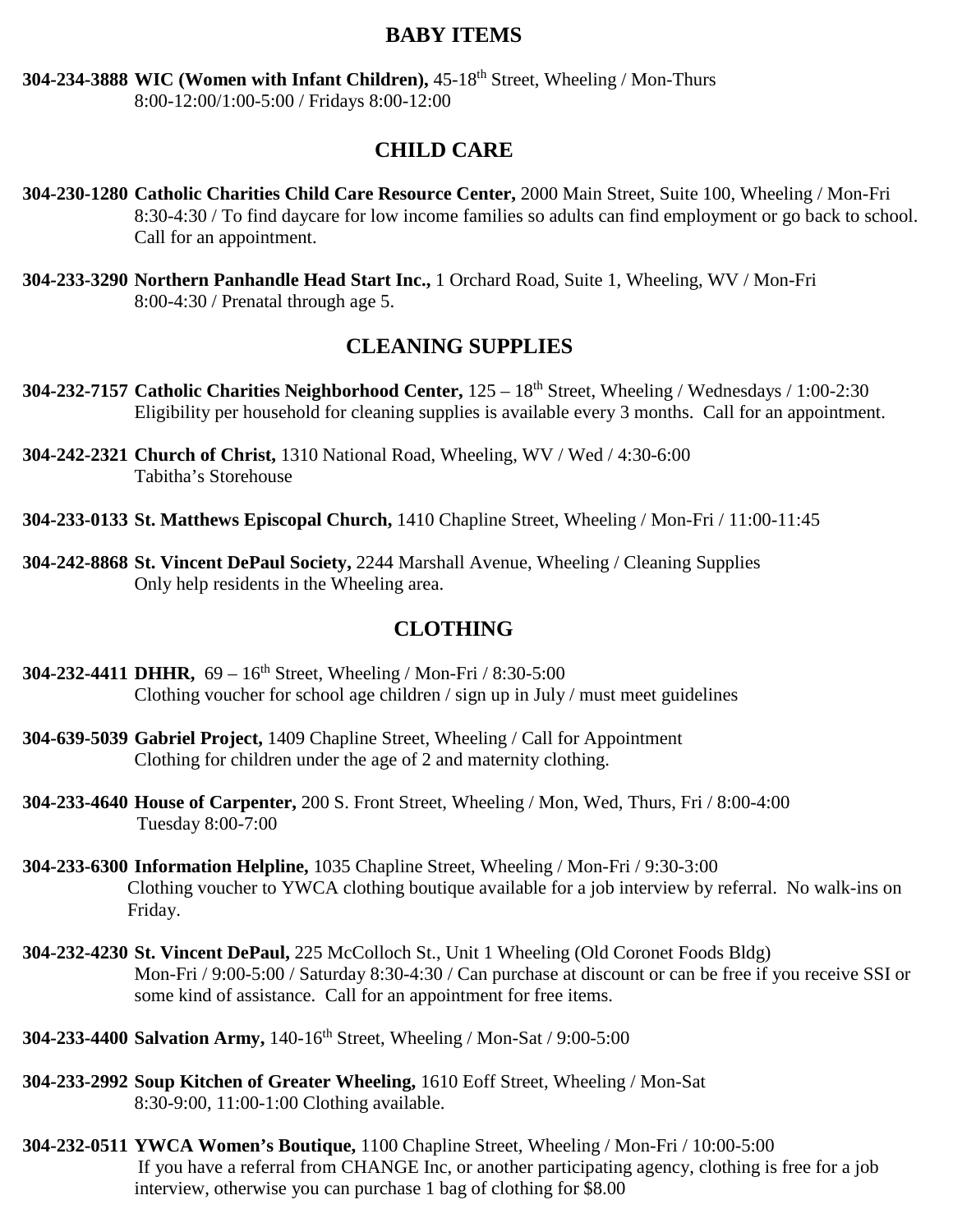# **COUNSELING SERVICES**

- **800-355-2227 Apprisen Consumer Credit Counseling Service,** 690 Taylor Road, Suite 150, Gahanna, OH 43230 Mon-Thurs / 8:30-7:00 / Fri / 8:30-6:00 / Sat / 10:00-2:00. Some evening appointments are available. www.apprisen.com
- **304-232-7157 Catholic Charities Neighborhood Center,** 125 18th Street, Wheeling Financial Management, budgeting and case management. Call for an appointment.
- **304-845-8269 CHANGE Inc.,** 700 First Street, Moundsville / Mon-Fri / 8:00-4:00 First Time Homebuyer Program housing counseling.
- **304-670-8299 Supportive Services for Veteran Families, CHANGE Inc.,** 3136 West Street, Weirton, WV
- **Hannah** Mon-Fri / 8:00-4:00 / The SSVF Program is designed to improve the housing stability of very low **Rollyson** income Veteran families, by assisting families transitioning from homelessness to permanent housing and preventing at-risk families from becoming homeless. Must have honorable discharge from military and DD214 forms and meet guidelines.
- **304-242-7060 Wellspring Family Services,** 2606 National Road, Wheeling / Mon-Fri / 8:30–5:00 Community Based Behavioral Health / Licensed Psychologists

# **DENTAL SERVICES**

- **740-266-9690 Eastern Gateway Community College,** 110 John Scott Hwy., Steubenville, OH / 8:00-3:00 Saturdays Only / Dental services mid January thru end of April Services consist of: x-rays, fillings and exams.
- **304-914-3855 Family Medical Care,** 3136 West Street, Weirton, WV / Call for Appointment / M-F 8:00-5:00 Saturday hours are available. Services consist of: emergency & comprehensive exams, cleanings, fillings, extractions, night guards, teeth whitening, tobacco cessation/counseling and x-rays.

NO ORAL SURGERY / Fee is based on a sliding fee scale

- **304-336-8633 West Liberty University,** 121 Campus Services, Route 88 North, West Liberty, WV / Call for Appt Dental Hygiene Program / Services Include: Dental Cleanings, X-rays and Fluoride Treatments for \$15.00. Must have prescription from dentist for sealant and charge is \$5 per tooth. Allow 3 to 3 ½ hours for the procedure that is done by the students. Closed May thru August.
- **304-293-6208 WV University School of Dentistry,** PO Box 9401, Morgantown, WV 26506 Pay 50% to 60% less for dentistry work when a student performs the work. Call for an appointment. **Emergency Clinic** also available Mon-Fri from 8:00–3:45 with no appointment necessary and you are given 90 days to pay the fee. There is a \$75 deposit up front when using emergency clinic unless customer has insurance.
- **304-233-9323 Wheeling Health Right,** 61 29th Street, Wheeling / Prescriptions / Mon-Fri / 8:00-4:00 Appointment Only / WV Medicaid eligible, wellness checkups, sports physicals, dental, eye glasses through WVU clinic, family planning and must meet guidelines.

# **EMERGENCY SERVICES**

**304-232-0711 American Red Cross**, 193 – 29th Street, Wheeling / Mon-Fri / 8:30-4:30 Health & Safety Programs, Blood Drives, Blood Services, Service to the Armed Forces And Disaster Services.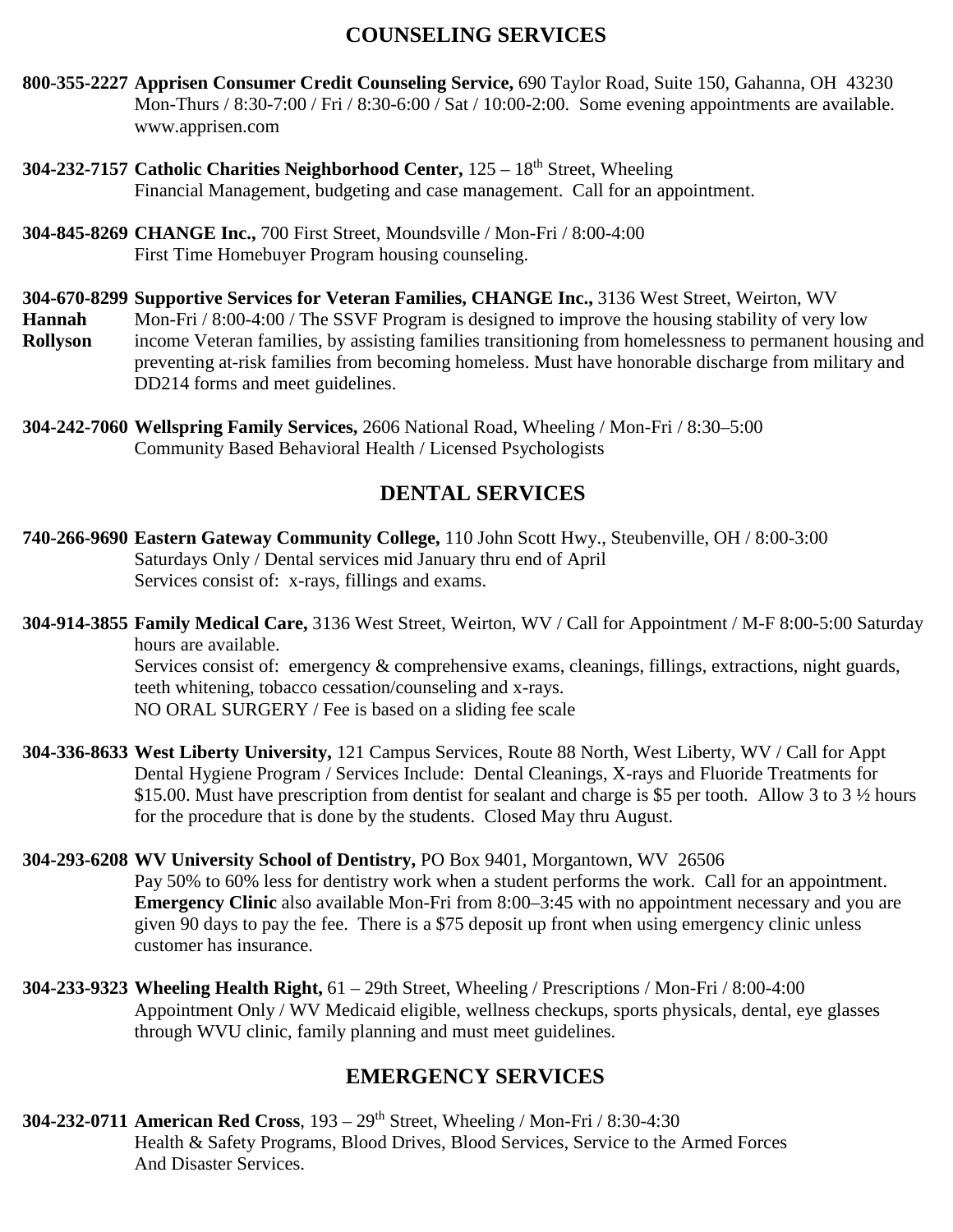#### **EMERGENCY SERVICES**

#### **800-352-6513 Child Abuse Hotline**

- **800-843-5678 CyberTipline (Internet Crimes)**
- **304-232-4411 DHHR,** 69 16th Street, Wheeling / Mon-Fri / 8:30-5:00
- **800-799-7233 National Domestic Violence Hotline** / Available 24 hours per day / 7 days per week
- **800-222-1222 Poison Control Center**
- **866-723-3982 Safe Schools Helpline,** Available 24 hours per day / 7 days per week
- **304-234-1783 Sexual Assault Help Center,** PO Box 6764, Wheeling / Mon-Fri / 8:00-4:00
- **800-273-8255 Suicide Prevention**

### **EMPLOYMENT**

 **Jobs for Felons –** www.xamire.com/felons-jobs/west-virginia

- **304-218-2873 National Council on Aging**,  $87 15<sup>th</sup>$  Street, Wheeling, WV 26003 / Mon-Fri / 9:00-5:00 / Call for Appointment. Provides on-the-job training, at a public or non-profit organization working 15 hours a week at minimum wage, while seeking permanent employment. Must be age 55+ and not currently employed and meet program guidelines.
- **740-633-5627 Ohio Means Jobs-Belmont County,** 302 Walnut Street, Martins Ferry, OH Mon-Fri / 8:00-4:30 One stop employment center / Ohiomeansjobs.com/Belmont
- **304-238-1092 WV Division of Rehabilitation Services,** 1324 Chapline Street, Suite 200**,** Wheeling / Mon-Fri 8:00-5:00 / All clients need to be employable for the following services as funding is available: Wheelchair ramps, vehicle modifications and job training to maintain or find employment. Job placement, vocational guidance, counseling, mental and physical restoration and training workplace modifications.
- **304-238-1045 Workforce WV Job Service / Unemployment,** 1275 Warwood Avenue, Wheeling Mon-Thurs 8:30-5:00 / Fri / 9:00-5:00 / Serves Ohio, Marshall, Wetzel and Tyler County. For training, resumes, and other job/career preparation services, call Workforce Career Center / American Job Center at (304) 232-6280. Anyone is eligible for most services and welcome to inquire. Apply in person or online at uc.workforcewv.org or macc.workforcewv.org

# **FOOD**

- **304-230-1280 Catholic Charities WV,** 2000 Main Street, Suite 200, Wheeling / Mon-Fri / 8:30-4:30 / Nutrition Program for Children. Call for an appointment.
- **304-232-7157 Catholic Charities Neighborhood Center,** 125–18th Street, Wheeling / Meals Mon-Fri Breakfast at 9:00 am and Dinner at 4:30 pm / Sat Breakfast at 9 am Food Baskets Tues & Thurs 11:30-1:15 – households are eligible once a month.
- **304-232-4411 DHHR,**  $69 16$ <sup>th</sup> Street, Wheeling / Mon-Fri / 8:30-5:00 / Food Stamps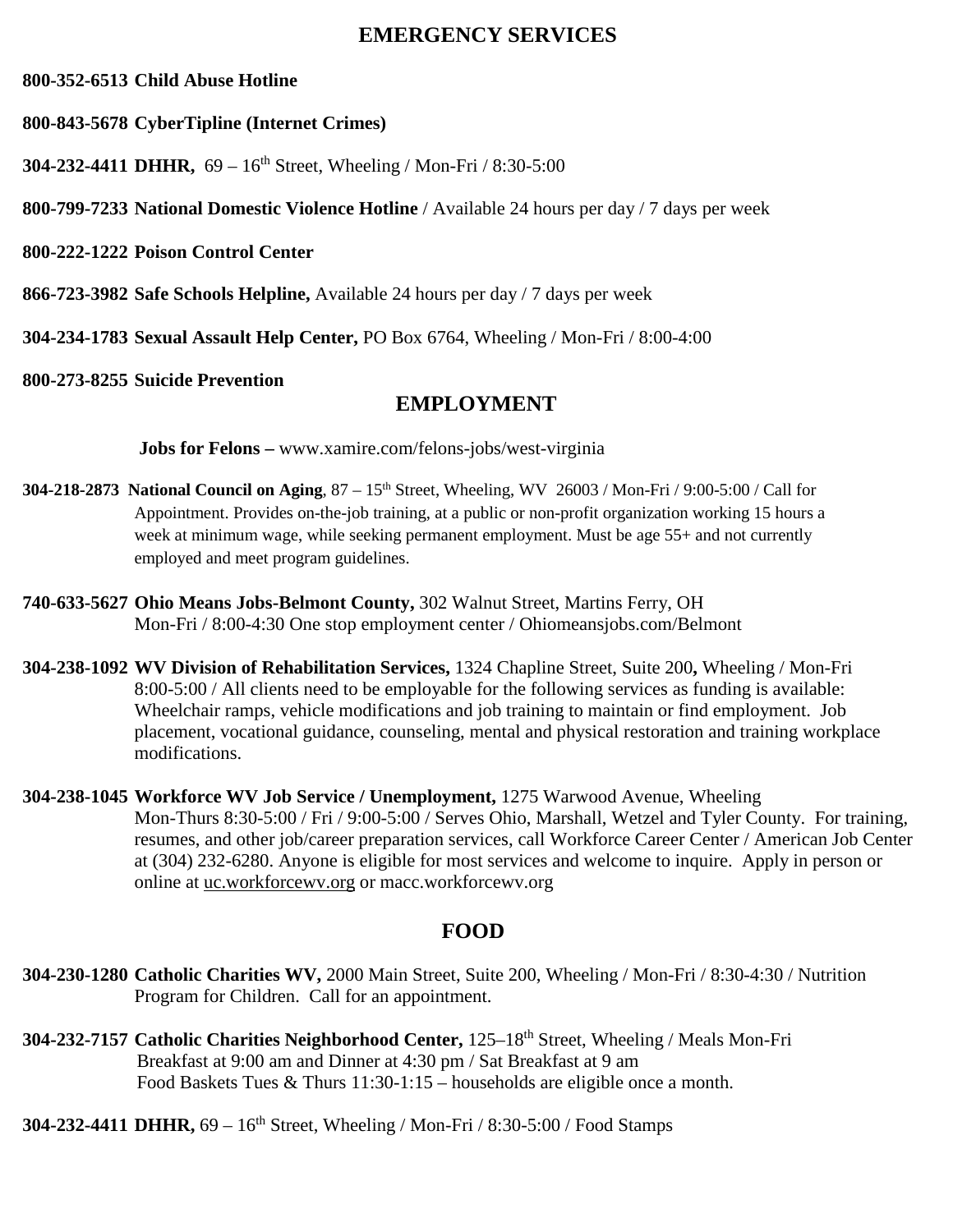#### **FOOD**

- **304-233-2350 Family Service of Upper Ohio Valley,** 2200 Main St., 1st Floor, Wheeling / Mon-Fri / 8:00-4:00 **Requirement: Age 60/up and must eat in the center. Must be 60/up and homebound for meal delivery.**
- **304-232-3980 Fourth Street United Methodist Church,** 1060 Chapline Street, Wheeling Food pantry Friday 1:00-3:00
- **304-233-4640 House of Carpenter,** 200 S. Front Street, Wheeling / Mon, Wed, Fri 9:00-3:00 / Tues 5:30-6:30 Food order every 60 days.
- **304-232-6511 St. James Evangelical Lutheran Church,** 1409 Chapline Street, Wheeling Food available the 4<sup>th</sup> Tuesday of each month at 10:00-Noon / Across from Police Station.
- **304-232-2395 St. Luke's Episcopal Church,** 200 S. Penn Street, Wheeling Island, Wheeling Hot meal every Sunday 12:00-1:00 / Food baskets Wed 10:00-Noon
- **304-233-0133 St. Matthews Episcopal Church,** 1410 Chapline Street, Wheeling / Mon-Fri / 11:00-11:45
- **304-232-4230 St. Vincent DePaul Society,** 2244 Marshall Avenue, Wheeling / Only help residents near the Wheeling Area / Food voucher for Riesbecks.
- **304-233-2992 Soup Kitchen of Greater Wheeling,** 1610 Eoff Street, Wheeling / Mon-Sat 8:30-9:30 Breakfast, 11:00-1:00 Lunch and a family dinner every Wednesday from 4:00–6:00
- **304-242-4610 Stone Presbyterian Church,** 25 E. Cove Avenue, Wheeling / Food Pantry Fridays at 10:00 am Call first for an appointment.
- **304-242-3162 The Lord's Food Pantry,** Mt Olivet United Methodist Church, 500 Fairmont Pike, Route 88, Wheeling / Frozen and non-perishable food available Jan – Nov on the **4th Friday** of each month from 9:00-11:00. Dec will be the 2nd **Friday** of the month from 9:00-11:00
- **304-232-0980 Vance Memorial Presbyterian Church,** 905 National Road, Wheeling Mon-Thurs / 9:00-12:00 and 1:00-3:00 / Fri / 9:00-Noon / Call for Appointment [www.vancechurch.org](http://www.vancechurch.org/)
- **304-234-3888 WIC (Women with Infant Children),** 45-18th Street, Wheeling / Mon-Thurs 8:00-12:00/1:00-5:00 / Fridays 8:00-12:00

#### **FURNITURE**

- **304-639-5039 Gabriel Project,** 1409 Chapline Street, Wheeling / By Appt. Only. **Requirement: Expectant or New Mothers Only / Baby Furniture Only**
- **304-233-4640 House of Carpenter,** 200 S. Front Street, Wheeling / Mon, Wed, Thurs, Fri / 8:00-4:00 Tues 8:00-7:00
- **304-232-4230 St. Vincent DePaul,** 225 McColloch Street, Unit 1, Wheeling / Mon-Fri / 9:00-5:00 Sat 8:30-4:30 / Can make purchases at a discount. Can be free if you receive SSI or some kind of assistance. Call for an appointment for free furniture.
- **304-242-8868 St. Vincent DePaul Society,** 2244 Marshall Avenue, Wheeling / Bed Ministry will provide a twin, full, or queen size bed.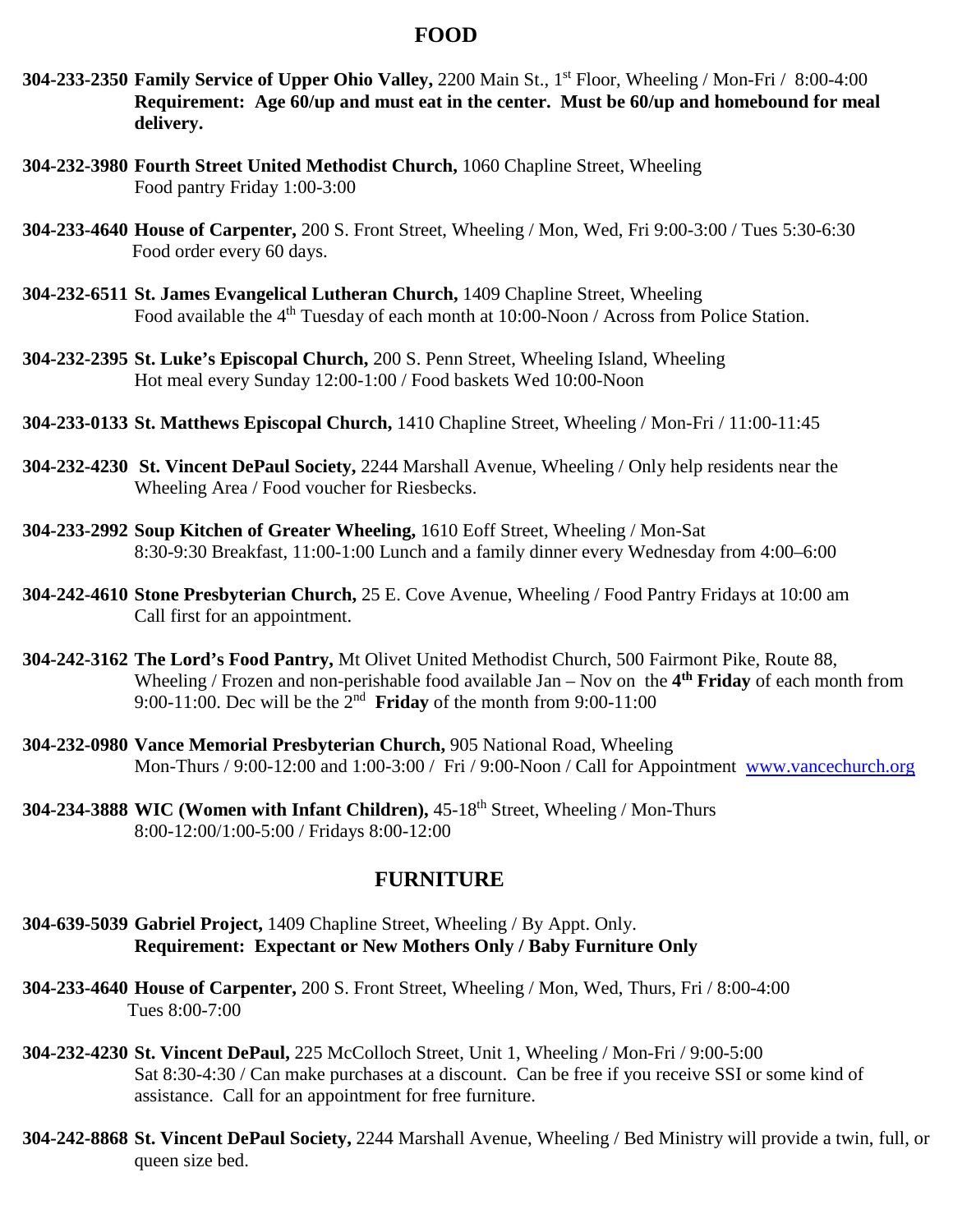#### **FURNITURE**

**304-233-4400 Salvation Army,** 140 – 16th Street, Wheeling / Mon-Sat / 9:00-5:00 Assorted furniture for sale.

### **HIGH SCHOOL EQUIVALENCY CLASSES**

**304-843-4400 Marshall Co Board of Ed.,** 214 Middle Grave Creek Rd., Moundsville / Mon-Fri / 8:00-4:00

**304-214-8948 Ohio County Schools Adult Learning Center,** West Virginia Northern Community College 1704 Market Street, Room 220, Wheeling / Mon-Thurs / 8:00-3:00 / Closed Summers

#### **HOMELESS PROVIDERS**

- **304-232-6105** Greater Wheeling Coalition for the Homeless, 84 15<sup>th</sup> Street. Wheeling Mon-Fri / 9:00-5:00
- **304-905-1973 Helping Heros,** 407 Main Street, Wheeling, WV / Mon-Fri / 9:00-4:00 / by appointment.
- **304-233-4400 Salvation Army,** 140-16th Street, Wheeling / 24 Hours-7 Days Weekly Overnight stay from 7:00 pm until 7:00 am
- **740-676-6225 Salvation Army,** 315-37th Street, Bellaire / 24 Hours-7 Days Weekly
- **304-670-8299 Supportive Services for Veteran Families, CHANGE Inc.,** 3136 West Street, Weirton, WV **Hannah** Mon-Fri / 8:00-4:00 / The SSVF Program is designed to improve the housing stability of very low **Rollyson** income Veteran families, by assisting families transitioning from homelessness to permanent housing and preventing at-risk families from becoming homeless. Must have honorable discharge from military and DD214 forms and meet guidelines.
- **304-232-0511 YWCA,** 1100 Chapline Street, Wheeling / 24 Hours-7 Days Weekly

#### **HOSPITALS**

- **800-223-2273 Cleveland Clinic,** 9500 Euclid Avenue, Cleveland, OH 44195
- **304-234-0500 Peterson Rehabilitation Hospital & Geriatric Center,** 20 Homestead Avenue, Wheeling, WV 26003
- **304-243-3000 Wheeling Hospital,** 1 Medical Park, Wheeling, WV 26003 Monday-Friday / 8:30-5:00

**304-845-3211 WVU, Reynolds Memorial Hospital,** 800 Wheeling Avenue, Glen Dale, WV 26038

#### **HOUSING**

- **304-233-0830 Benwood Housing Authority,** 2200 Marshall Street, Benwood / Mon-Fri / 8:00-4:00 Lobby closed Wednesdays from Noon – 4:00.
- **304-232-3463 Eagle Hollow Apartments,** 140 Eagle Hollow Dr., Wheeling / Mon-Fri / 12:30-4:00
- **304-233-7353 Montani Towers,** 940 Market Street, Wheeling / Mon-Fri / 10:00-5:00
- **304-232-2880 Northpark Apartments,** 2G 4 Eagle Court, Wheeling, WV 26003 / Mon-Fri / 8:00-5:00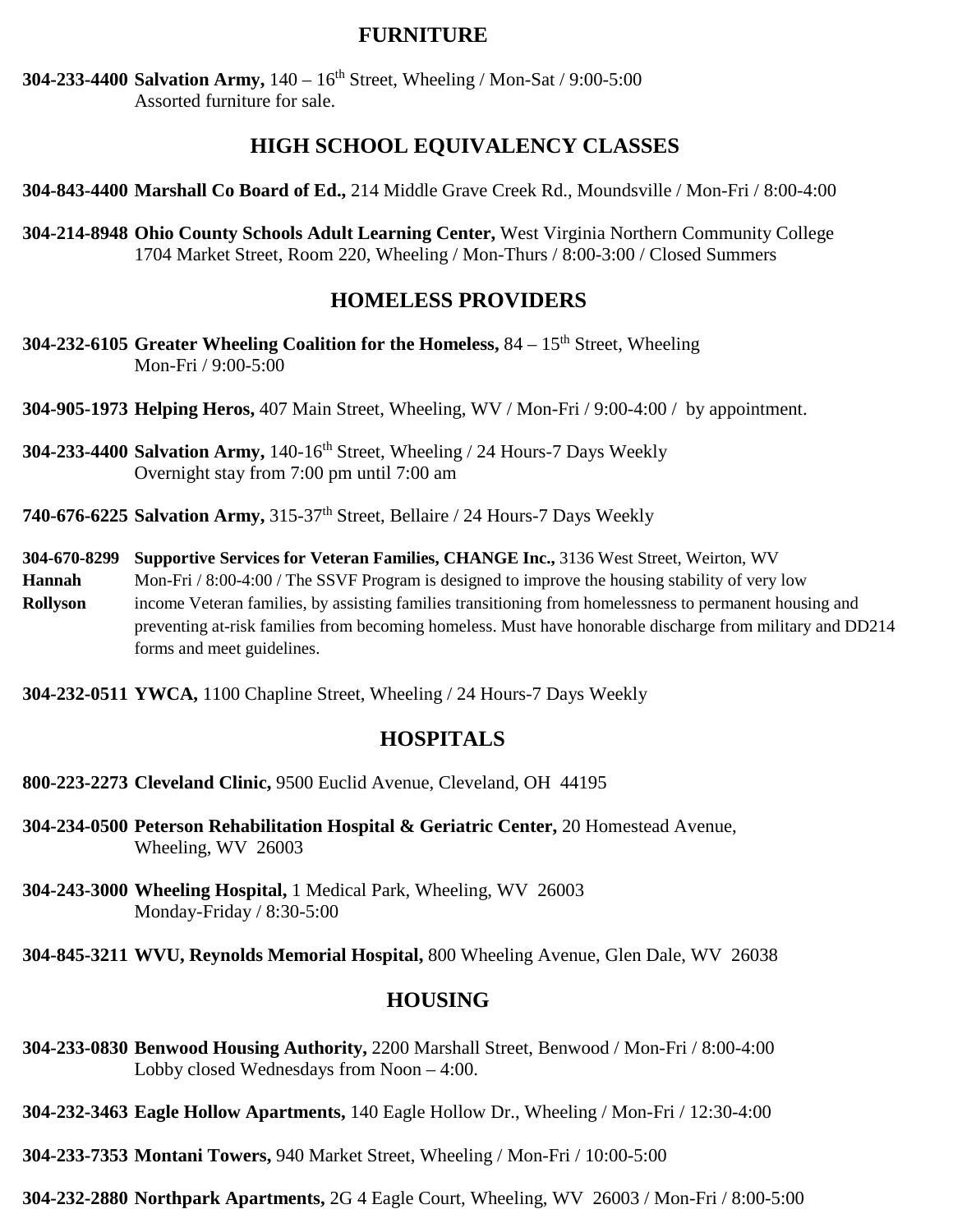# **HOUSING**

- **301-587-2916 Oxford House, Inc.,** 1010 Wayne Avenue, Suite 300, Silver Spring, MD 20910 / Mon-Fri / 8:30-5:30 / **[www.wvoxfordhouse.org](http://www.wvoxfordhouse.org/)**
- **800-689-6411** Housing for drug or alcohol addicts. Work with drug courts and correctional facilities. There are 6 homes in Ohio County as well as other sites within WV. Call for information. Oxfordvacancies.com is available to find available homes.
- **304-807-0955** Christopher Shepard for homes in WV
- **304-242-7509 Petroplus Towers,** 1414 National Road, Wheeling / Mon-Fri / 8:00-12:00 / 12:30-4:00
- **740-838-4044 Purple Heart Homes,** PO Box 5535, Statesville, NC 28687 / Provides housing solutions for service connected disabled veterans and their families. / PurpleHeartHomesUSA.org
- **304-242-0576 USDA Rural Development,** 1 Ball Park Drive, McMechen / Mon-Fri / 8:00-4:00
- **X 4** Provide housing home loans for low income families, low interest loans and some grant monies for residents age 62 or older and meeting guidelines.
- **304-242-4447 Wheeling Housing Authority,** 11 Community Street, Wheeling / Mon-Fri / 8:00-4:30 Sign up for HUD in Ohio County

# **HOUSING PROGRAMS / REPAIRS**

- **304-232-7157 Catholic Charities Neighborhood Center**, 125 18th Street, Wheeling / Call for Appointment Energy Savers Program – sign up in September and October for weather stripping, plastic for windows, light bulbs and education. Call for an appointment.
- **304-845-8269 CHANGE, Inc.,** 700 First Street, Moundsville / Mon-Fri / 8:00-4:00 Weatherization Program / First Time Homebuyer Program housing class.
- **304-233-0830 First Time Home Buyer Program,** Marshall County, Jennifer Kordack, Benwood Housing Authority, 2200 Marshall Street, Benwood / Mon, Tues, Thurs, Fri 8:00-4:00 / Wed 8:00-Noon Loans to assist with First Time Homebuyer Program that help with down payment and closing costs to qualified buyers.
- **304-234-3701 First Time Home Buyer Program,** Ohio County, Melissa Thompson, City County Building 1500 Chapline Street, Room 305, Wheeling / Mon-Fri / 8:30-12:00 / 1:00-5:00 / Loans to assist with First Time Homebuyer Program that help with down payment and closing costs to qualified buyers.
- **304-233-0887 Habitat for Humanity,** PO Box 928, Wheeling WV / Call for Eligibility Requirements. Provides affordable housing and building homes for needy families.
- **304-233-4640 House of Carpenter,** 200 S. Front Street, Wheeling / Mon-Fri / 8:00-4:00 Housing repairs for seniors through the summer. No Roofs, electric, furnaces or plumbing. Will do handicap ramps, porches, etc.
- **304-670-8299 Supportive Services for Veteran Families, CHANGE Inc.,** 3136 West Street, Weirton, WV **304-374-9227** Mon-Fri / 8:00-4:00 / The SSVF Program is designed to improve the housing stability of very low-income Veteran families, by assisting families transitioning from homelessness to permanent housing and preventing at-risk families from becoming homeless. Must have honorable discharge from military and DD214 forms and meet guidelines.
- **304-242-0576 USDA Rural Development,** 1 Ball Park Drive, McMechen / Mon-Fri / 8:00-4:30 **X 4** Provide safe affordable housing home loans for low income families. Grant monies for Ohio County Residents for specific home repairs if meet guidelines. Grants do not cover within Wheeling City Limits.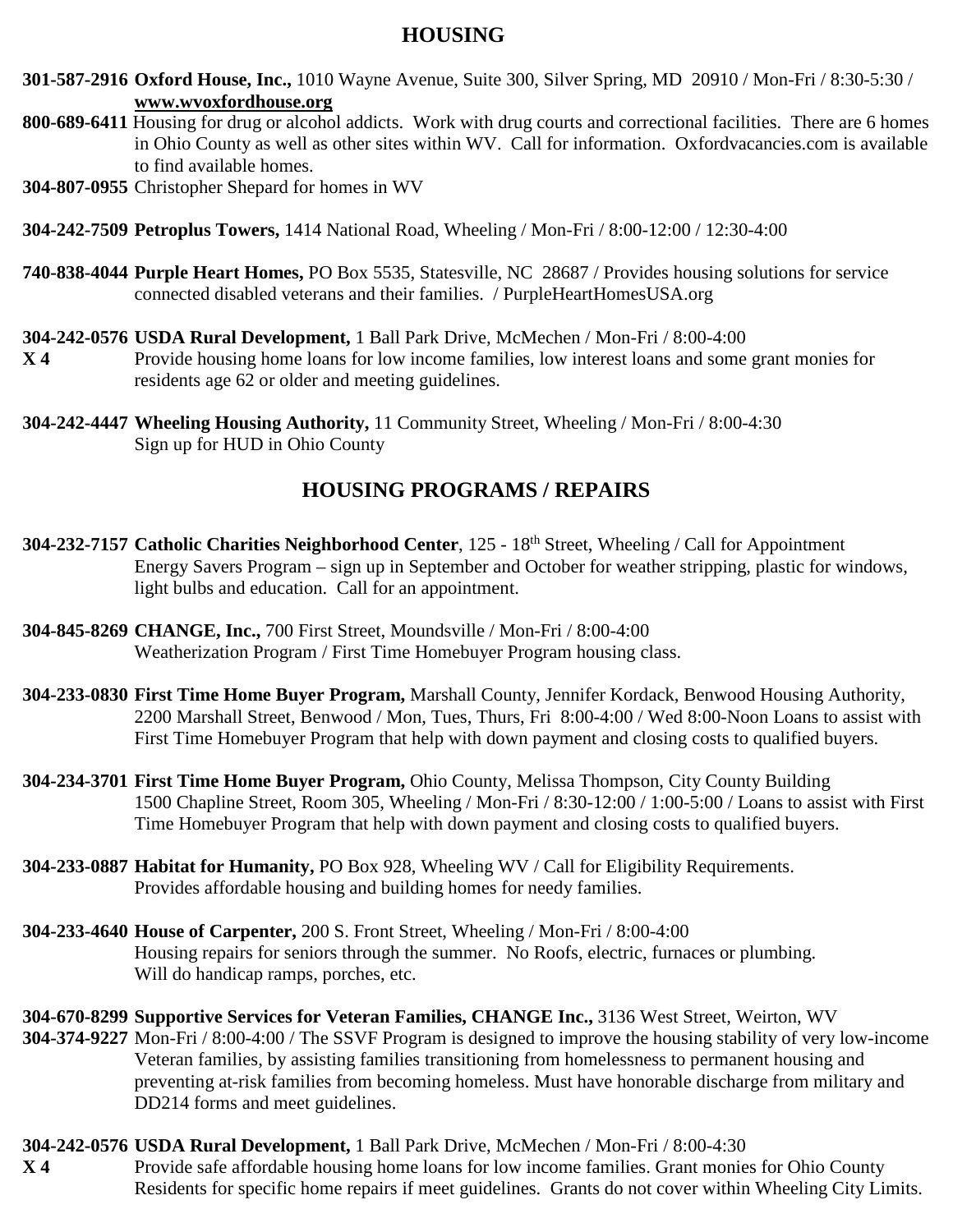# **HOUSING PROGRAMS / REPAIRS**

- **800-933-9843 West Virginia Housing Development Fund,** 5710 MacCorkle Avenue SE, Charleston, WV 25301 Mon-Fri / 8:30-4:30 / Loans to assist citizens whose septic tanks need Repair, replacement, or connection to a public treatment system. Maximum loan \$10,000.00 with 2% Interest rate of 10 year period. No income guideline.
- **800-933-8511 West Virginia Housing Development Fund,** 5710 MacCorkle Avenue SE, Charleston, WV 25301 / Mon-Fri / 8:30-4:30 / Loans to assist with First Time Homebuyer Programs that assist with down payment and closing cost assistance and traditional mortgage loans. Income guidelines apply to most programs.

# **HYGIENE SUPPLIES**

- **304-232-7157 Catholic Charities Neighborhood Center,** 125 18th Street, Wheeling / Mon-Fri / 8:30-4:30 Hygiene supplies available and showers. Call for an appointment.
- **304-242-2321 Church of Christ,** 1310 National Road, Wheeling, WV / Wed / 4:30-6:00 Tabitha's Storehouse
- **304-233-0133 St. Matthews Episcopal Church,** 1410 Chapline Street, Wheeling / Mon-Fri / 11:00-11:45
- **304-242-8868 St. Vincent DePaul Society,** 2244 Marshall Avenue, Wheeling, WV

# **LAUNDRY SUPPLIES**

- **304-232-7157 Catholic Charities Neighborhood Center,** 125 18th Street, Wheeling / Mon-Fri / 8:30-3:30
- **304-242-2321 Church of Christ,** 1310 National Road, Wheeling, WV / Wed / 4:30-6:00 Tabitha's Storehouse
- **304-233-0133 St. Matthews Episcopal Church,** 1410 Chapline Street, Wheeling / Mon-Fri / 11:00-11:45

# **LEGAL SERVICES**

- **304-345-9246 American Civil Liberties Union – WV,** PO Box 3952, Charleston, WV 25339 **Ext. 101** Mon-Fri / 9:00-5:00 / constitutional dissents and advocacy.
- **304-232-1260 Legal Aid,** 1025 Main Street, Suite 716, Wheeling / Mon-Fri / 8:30-12:00 / 1:00-4:30 **Requirement: must meet income guidelines**
- **304-234-3631 Ohio County Prosecuting Attorney,** 1500 Chapline Street, #216, Wheeling, WV 26003 Mon-Fri / 7:30-5:00
- **304-232-5062 Public Defender Corporation,** 80 12th Street, Room 505, Wheeling / Mon-Fri / 8:30-5:00

**304-553-7220 The WV State Bar,** 2000 Deitrick Blvd., Northgate Business Park, Charleston, WV 25311 **866-989-8227** Monday-Friday / 9:00-5:00 / Administrative services for the bar / **www.wvbar.org**

**888-676-5546 WV Human Rights Commission,** 1321 Plaza East, Room 108A, Charleston,WV 25301 **304-558-2616** Mon-Fri / 8:30-5:00

**304-234-3609 Wheeling Human Rights Commission,** 1500 Chapline Street, Room 305, Wheeling Mon-Fri / 8:30-12:00 and 1:00-5:00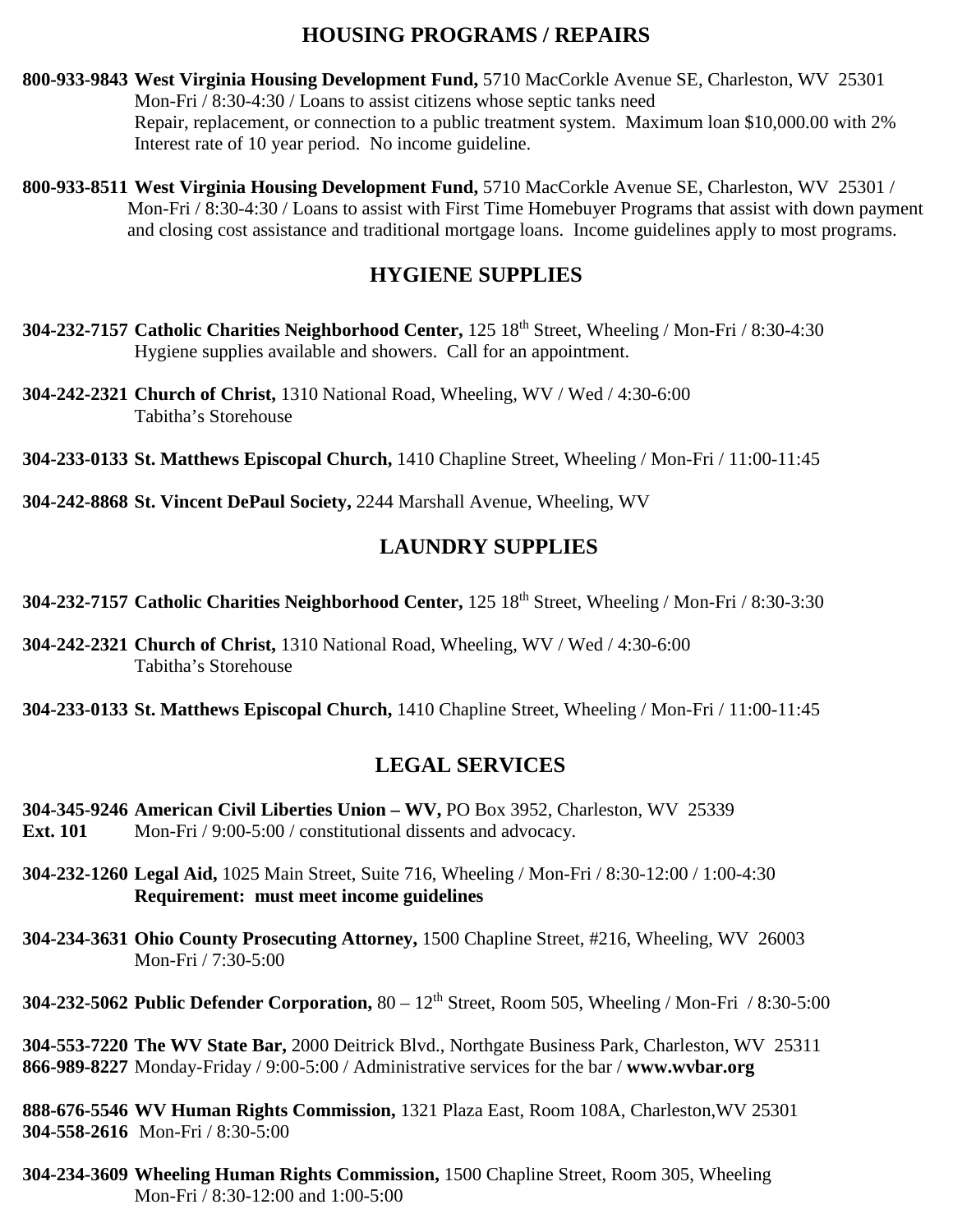#### **MEDICAL PROGRAMS**

- **304-232-6822 Aids Task Force,** PO Box 6360, Wheeling / Mon-Fri / 9:00-5:00 to help people who tested HIV positive and perform HIV testing free of charge.
- **800-227-2345 American Cancer Society,** 122 S High Street, Morgantown, WV 26501 Mon-Fri / 8:30-4:30
- **757-424-6662 American Diabetes Association,** 870 Greenbriar Circle, Suite 404, Chesapeake, VA 23320 Mon-Fri / 8:30-5:00 / Services are as follows: Educational program, limited financial services, information about testing supplies**. [www.diabetes.org/norfolk](http://www.diabetes.org/norfolk)** Serves WV and VA.
- **304-720-9001 American Heart Association,** 162 Court Street, Charleston, WV 25301 / Mon-Fri / 8:30-4:30
- **304-984-6073 American Lung Association in WV,** 2102 Kanawha Blvd., E / Charleston, WV 25311 Mon-Fri / 8:00-4:00
- **740-633-4554 Black Lung Occupational Disease Clinic,** East Ohio Regional Hospital, 90 N 4th Street, Martins Ferry, OH
- **800-642-8522 Breast and Cervical Cancer Screening,** Requirements: Age 25-64 and uninsured or under-insured, breast exam, pelvic exam and pap smear. Various health providers for screenings. Must meet guidelines. Call for appointment or go online to www.wvdhhr.org/bccsp
- **304-217-3081 Robert C. Byrd Center (Child/Teen),** 2211 Eoff Street, Wheeling, WV / Available 24/7 Acute crisis stabilization unit / mental disorders
- **740-432-4906 Cambridge Behavioral Hospital,** 66755 State Street, Cambridge, OH 43725 Available 24/7 / mental disorders and substance abuse.
- **304-232-7157 Catholic Charities Neighborhood Center,** 125–18th Street, Wheeling / Prescriptions AA meetings are Sat at 10:00 am / Call ahead for more information.
- **304-748-2828 CHANGE Inc., Family Medical Care,** 3136 West Street, Weirton, WV Mon, Wed, Fri / 8:00-4:00 / Tues and Thurs 8:00-6:00 / Saturday 8:00-2:00 No Boundaries / Fee is based on sliding scale.
- **304-233-2045 Community Impact Coalition,** Mental health programs

**304-232-4411 DHHR,** 69 – 16th Street, Wheeling / Mon-Fri / 8:30-5:00

**304-242-1390 Easter Seal Rehabilitation Center**, 1305 National Road, Wheeling, WV / Mon-Fri **800-677-1390** 8:00-4:30

- **304-233-2350 Family Service,** 2200 Main St., 1st Floor, Wheeling / Mon-Fri / 8:00-4:00 / In home services **Requirement: Age 60/up and Homebound**
- **740-695-2131 Fox Run Residential Treatment Facility,** 6767 Traco Drive, St. Clairsville, OH / Available 24/7 For adolescents age 5-17 / residential treatments include trauma focus, cognitive, behavioral therapy, rehabilitation therapy, recreational therapy, equine therapy, group and family therapy. Residential only.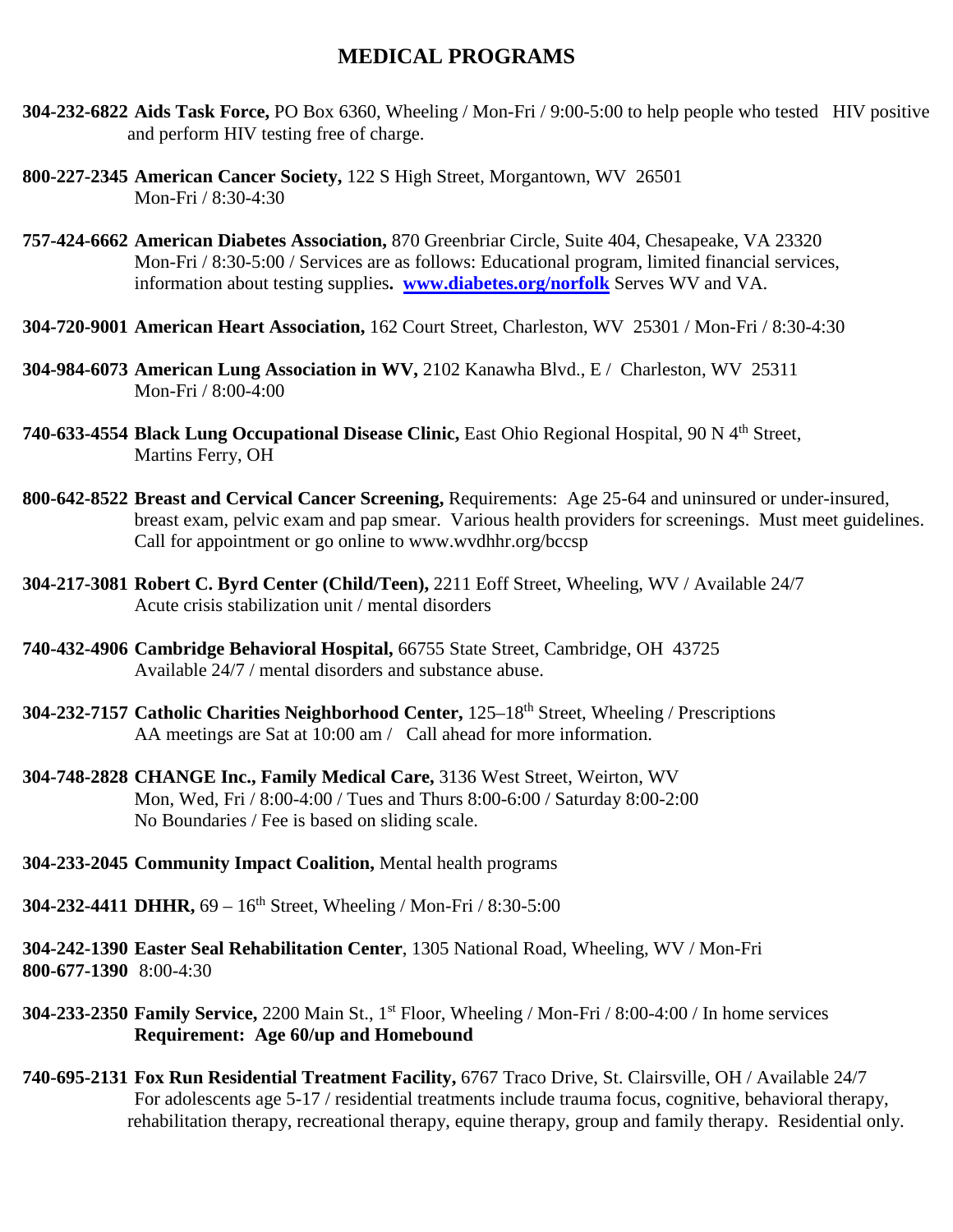# **MEDICAL PROGRAMS**

- **304-233-6300 Information Helpline,** 1035 Chapline St, Wheeling / Mon-Fri / 9:30-3:00 / **Hearing Aids** and **Eye Glasses** available through the Lions Club. Review medicare plans with customers. No walk- ins on Friday.
- **304-238-8277 NAMI (National Alliance for Mental Illness),** Tues, Wed, Thurs / 9:00-4:00 Advocacy, outreach, education presentations, ending the silence program for schools, teach youth and adults mental first aid and support groups.
- **304-234-3682 Ohio County Health Dept.,** 1500 Chapline Street, Room 106, Wheeling / Mon-Fri / 8:30-4:30
- **304-242-2911 Osiris Shrine Temple,** PO Box 2048 / Wheeling / Mon-Fri / 9:00-12:00 and 1:00-5:00 Transport children to Shriners Hospitals or reimburse a parent for transporting their child to a Shriners Hospital.
- **304-233-2992 Soup Kitchen of Greater Wheeling,** 1610 Eoff Street, Wheeling / Free Health Clinic every Wednesday from 12:00-2:00 pm.
- **304-242-1977 Valley Hospice and Liza's Place,** 308 Mount St Joseph Road, Wheeling, WV / Mon-Fri / 8:00-4:30 End of life care.
- **877-982-2447 WV Children's Health Insurance Program,** 350 Capital Street, Room 251, Charleston, WV 25301 Mon-Fri / 8:00 am-8:00 pm or **[www.wvinroads.org](http://www.wvinroads.org/)** and **[www.chip.wv.gov](http://www.chip.wv.gov/)**
- **304-238-1092 WV Division of Rehabilitation Services,** 1324 Chapline Street, suite 200, Wheeling / Mon-Fri 8:00-5:00 / All patients need to be employable for the following services: Wheelchair ramps, surgeries to allow patient to return to work, vehicle modifications and job training to maintain or find employment. Job place, vocational guidance, counseling, mental and physical restoration and training workplace modifications.

**304-293-4692 WVU Center for Excellence in Disabilities,** 959 Hartman Run Road, Morgantown, WV 26506 **888-829-9436** Mon-Fri / 8:00-5:00 / [www.cedwvu.org](http://www.cedwvu.org/)

**304-233-9324 Wheeling Health Right,** 61 – 29th Street, Wheeling / Prescriptions / Mon-Fri / 8:00-4:00 Appointment Only / WV Medicaid eligible, wellness checkups, sports physicals, family planning and must meet guidelines.

# **MILITARY PROGRAMS**

**304-810-4291 Helping Heros,** 256 Jefferson Avenue, Moundsville, WV / Mon-Fri / 9:00-4:00 / by appointment. Must be a military veteran.

**800-342-9647 Military One Source,** Available 24/7, **[www.militaryonesource.mil](http://www.militaryonesource.mil/)**

- **704-838-4044 Purple Heart Homes,** PO Box 5535, Statesville, NC 28687 / Provides housing solutions for service connected disabled veterans and their families. / PurpleHeartHomesUSA.org
- **304-670-8299 Supportive Services for Veteran Families, CHANGE Inc.,** 3136 West Street, Weirton, WV **304-374-9227** Mon-Fri / 8:00-4:00 / The SSVF Program is designed to improve the housing stability of very low-income Veteran families, by assisting families transitioning from homelessness to permanent housing and preventing at-risk families from becoming homeless. Must have honorable discharge from military and DD214 forms and meet guidelines.

**304-238-1085 WV Dept of Veteran's Assistance,** 1082 E Bethlehem Blvd., Unit 17, Wheeling / Mon-Fri / 8:30-4:00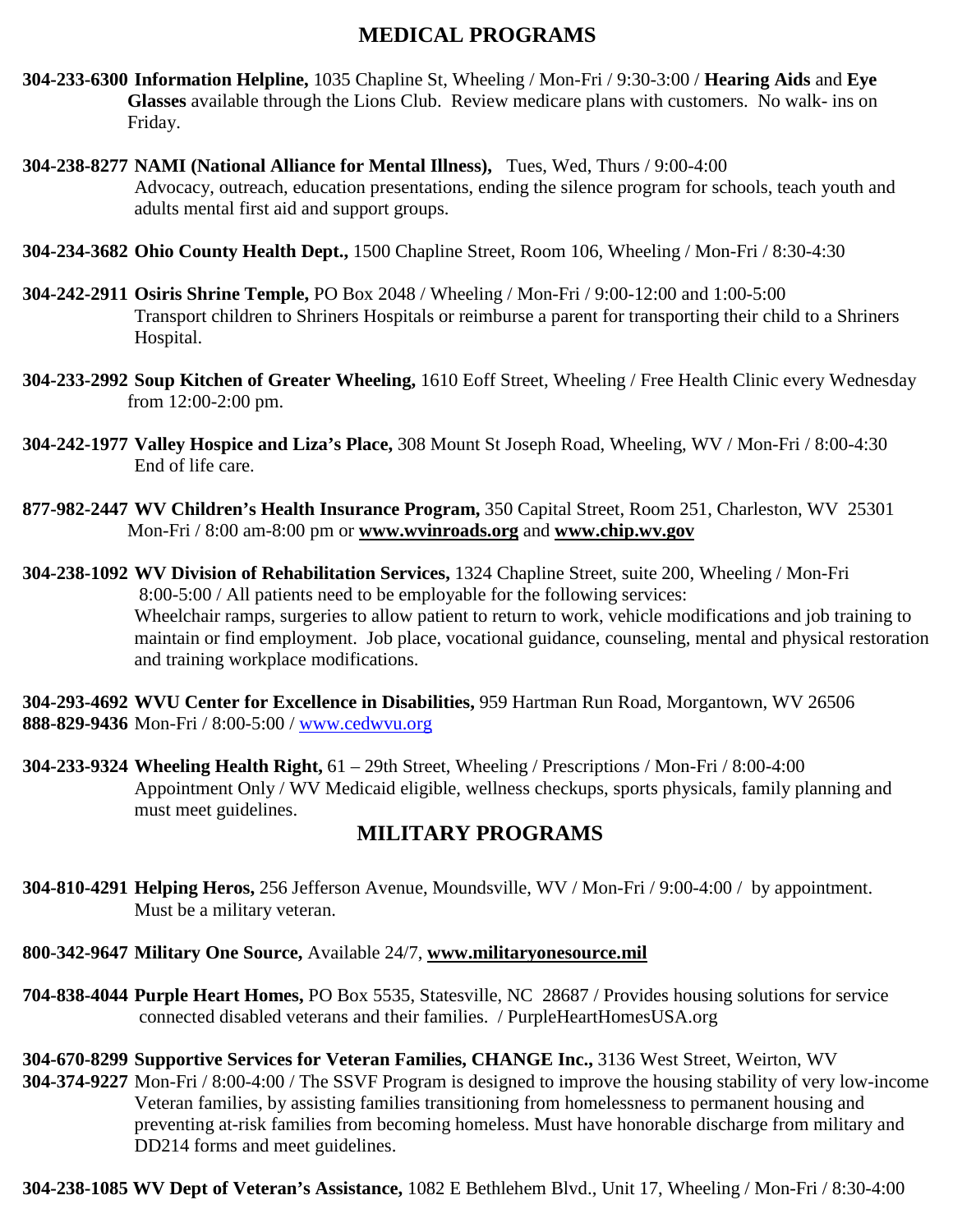## **MILITARY PROGRAMS**

**304-232-0587 Wheeling Veteran's Outreach Center,** 1058 Bethlehem Boulevard, Wheeling Mon-Fri / 8:30-5:00

**304-238-1045 Workforce WV Job Service / Unemployment,** 1275 Warwood Avenue, Wheeling Mon-Thurs 8:30-5:00 / Fri / 9:00-5:00

# **MISCELLANEOUS**

- **304-232-0711 American Red Cross,** 193 29th Street, Wheeling / Mon-Fri / 8:30-4:30 Health & Safety Programs, Blood Drives, Blood Services, Service to the Armed Forces And Disaster Services.
- **304-232-4810 Seeing Hand Association,** 750 Main Street, Wheeling / sells refurbished fire extinguishers. Mon-Fri / 9:00-4:00

#### **PHONE**

- **855-754-6543 Q-Link,** Must be low income, receive SNAP benefits or have a Medical Card. 250 free minutes every month with unlimited minutes of texting. www.qlinkwireless.com
- **877-631-2550 SafeLink,** Unicare members get a FREE cell phone and 350 FREE minutes every month with unlimited text. Visit **[www.safelink.com](http://www.safelink.com/)** to apply online or call. Speech or hearing loss, call the TTY line at 1- 866-806-1840.

#### **PRESCRIPTIONS**

**800-292-6363 Astra Zeneca,** Az&Me Program, Prescription Savings, PO Box 898, Somersville, NJ 08876 **800-961-8323 FAX**

- **304-232-4411 DHHR,** 69 16<sup>th</sup> Street, Wheeling / Mon-Fri / 8:30-5:00 / Apply for Medical Card
- **304-233-9325 Wheeling Health Right,** 61 29th Street, Wheeling / Prescriptions / Mon-Fri / 8:00-4:00 Appointment Only / WV Medicaid eligible, wellness checkups, sports physicals, family planning and must meet guidelines.

### **RENT ASSISTANCE**

- **304-232-4411 DHHR,** 69 16th Street, Wheeling / Emergency Assistance / Mon-Fri / 8:30-5:00
- **304-232-6105** Greater Wheeling Coalition for the Homeless,  $84 15<sup>th</sup>$  Street, Wheeling / Mon-Fri / 9:00-5:00 Must meet eligibility requirements.
- **304-905-1973 Helping Heros,** 407 Main Street, Wheeling, WV / Mon-Fri / 9:00-4:00 / by appointment.
- **304-233-6300 Information Helpline**, 1035 Chapline Street, Wheeling / Mon-Fri / 9:30-3:00 Assistance available with FEMA when funding is available / No walk ins on Friday.
- **304-242-8868 St. Vincent DePaul Society,** 2244 Marshall Avenue, Wheeling / Cleaning Supplies Only help residents in the Wheeling area. Landlord must be available to speak to.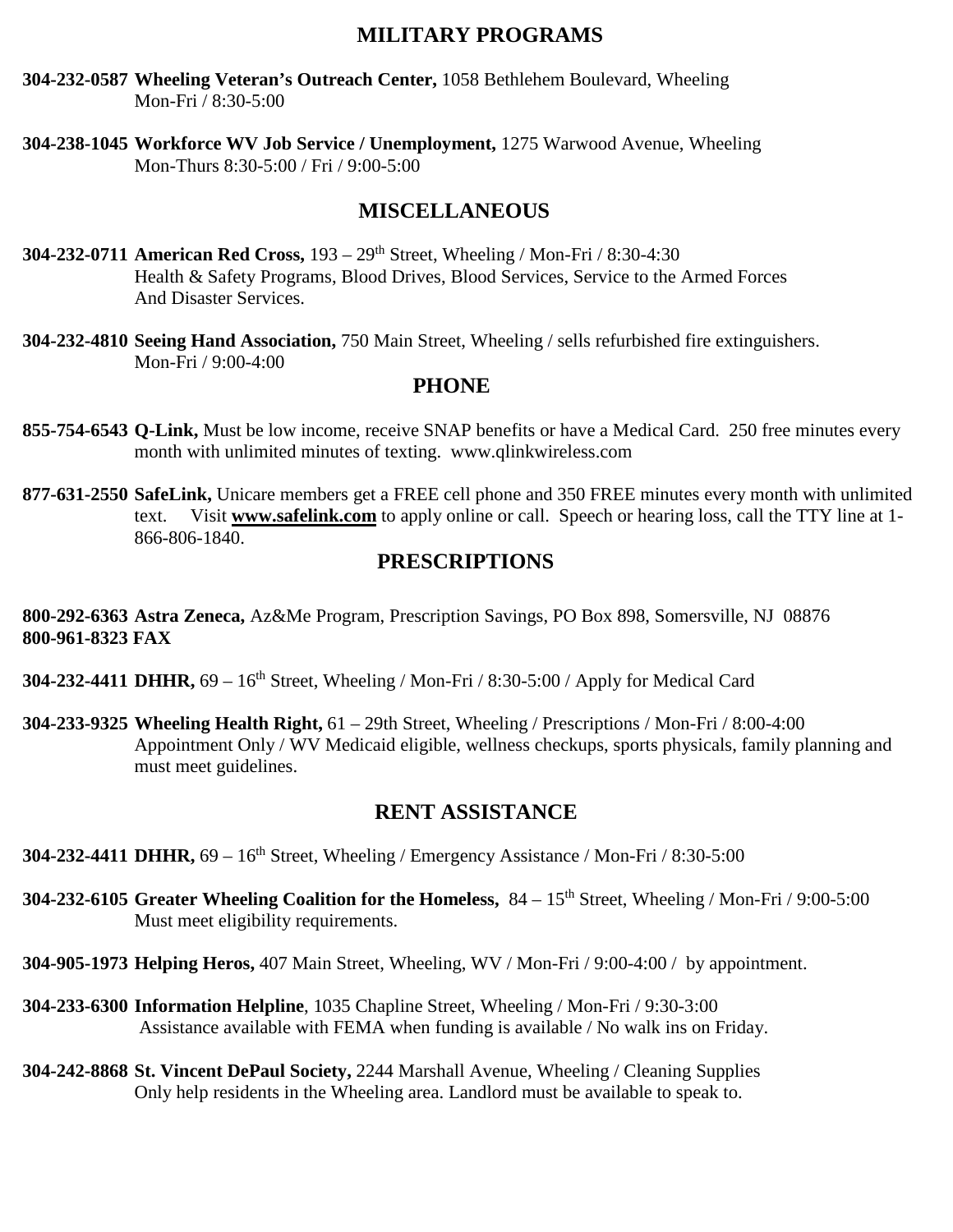#### **RENT ASSISTANCE**

**304-670-8299 Supportive Services for Veteran Families, CHANGE Inc.,** 3136 West Street, Weirton, WV **304-374-9227** Mon-Fri / 8:00-4:00 / The SSVF Program is designed to improve the housing stability of very low-income Veteran families, by assisting families transitioning from homelessness to permanent housing and preventing at-risk families from becoming homeless. Must have honorable discharge from military and DD214 forms and meet guidelines.

## **SCHOOL SUPPLIES**

- **304-233-8899 Bethlehem Apostolic Temple,** 407 N Main Street, Wheeling / School Supplies August 15, 2020 / 10:00-12:00 or until supplies last. Children must be present. Supplies offered through a drive through in the parking lot.
- **304-233-9627 Celebrate Youth Festival,** Wheeling Park Ice Rink, Wheeling, WV August 6, 2020. Ohio County Schools will offer school supplies during their drive thru student food distributions.
- **304-233-6300 Lace up for Kids,** Information Helpline, 51 11th Street / Mon-Fri / 9:30-3:00 Shoes for school age children. Sign up in August.
- **304-232-2630 Laughlin Memorial Chapel,** 129 ½ 18th Street, Wheeling / School Supplies Mon-Thurs / 10:00-3:00 / Summer Hours / Mon-Fri / 9:00-3:00
- **304-233-2992 Soup Kitchen of Greater Wheeling,** 1610 Eoff Street, Wheeling / Just for Kids, sign up on Wednesday for school supplies.

# **SEASONAL ASSISTANCE**

- **304-232-7157 Catholic Charities Neighborhood Center,** 125-18th Street, Wheeling / Apply in October Food basket and gift for children ages Birth-17. Call for an appointment.
- **304-233-4640 House of Carpenter,** 200 S. Front Street, Wheeling / Mon, Wed, Thurs, Fri / 8:00-4:00 / Tues 8:00-7:00 Toys for Christmas and Food.
- **304-233-6300 Information Helpline**, 1035 Chapline Street, Wheeling / Mon-Fri / 9:30-3:00
- **304-232-2630 Laughlin Memorial Chapel,** 129 ½ 18th Street, Wheeling / School Supplies Mon-Thurs / 10:00-3:00 / Summer Hours / Mon-Fri / 9:00-3:00
- **304-232-2395 St. Luke's Episcopal Church,** 200 S. Penn Street, Wheeling Island, Wheeling Christmas Day Meal / Noon-3:00
- **304-233-4400 Salvation Army,**  $140 16^{th}$  Street, Wheeling / Call for Appt. / Mon-Thurs 9:00-Noon Sign up in October
- **304-233-2992 Soup Kitchen of Greater Wheeling,** 1610 Eoff Street, Wheeling / Just for Kids, sign up on Wednesday for school supplies.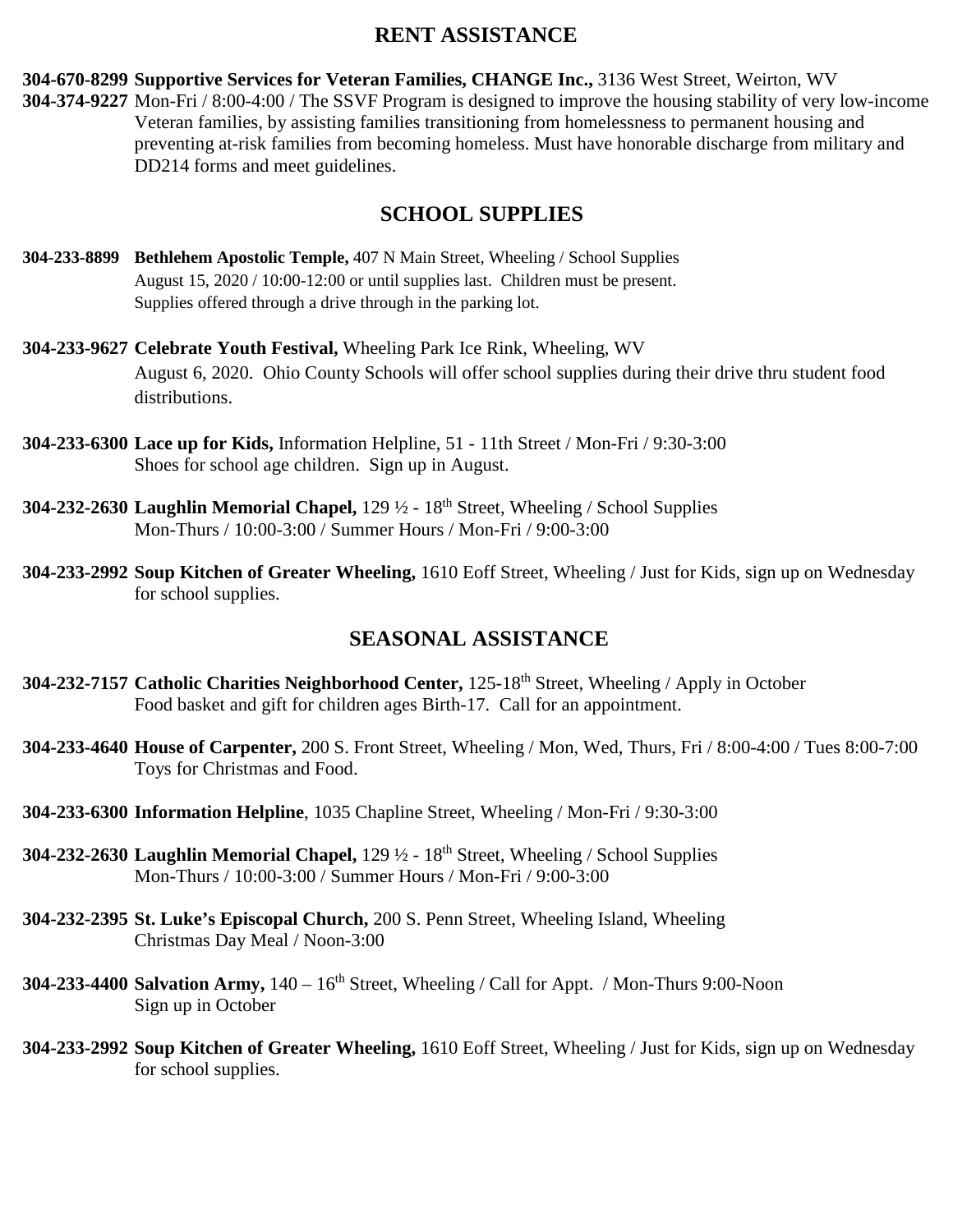#### **SHELTERS**

- **304-233-4400 Salvation Army,** 140-16th Street, Wheeling / 24 Hours-7 Days Weekly **Overnight stay 7 pm – 8 am**
- **740-676-6225 Salvation Army,** 315-37th Street, Bellaire / 24 Hours-7 Days Weekly
- **304-233-2480 Samaritan House,** 1050 Eoff Street, Wheeling / 24 Hours-7 Days Weekly **Guideline: Boys ages 8-18**
- **304-232-0511 YWCA,** 1100 Chapline Street, Wheeling / 24 Hours-7 Days Weekly

#### **SOCIAL SERVICES**

- **304-845-3300 Adolescent Health Initiative Program-**Family Resource Network, 1501 2nd Street, Moundsville, WV / Mon-Fri / 8:00-4:00 / Health Education Program
- **304-845-2762 Appalachian Outreach, Inc.,** 200 Lafayette Avenue, Moundsville, WV / Tues-Fri / 9:00-5:00 Sat / 9:00-2:00 / Victims of poverty and disaster are the main focus of Appalachian Outreach. Building supplies available to any homeowner for a recovery fee.
- **740-695-0500 Belco Works,** 68425 Hammond Road, St Clairsville, OH / Mon-Fri / 8:00-4:00 Provide development for individuals. Provide day services for individuals.
- **304-233-0333 CASA,** 1224 Chapline Street, Wheeling / Appointment only. Court appointed special advocate for children.
- **304-233-0887 Habitat for Humanity,** PO Box 928, Wheeling WV / Call for Eligibility Requirements. Provides affordable housing and building homes for needy families.

**304-639-2822 Literacy Volunteers,** YWCA 1100 Chapline Street, Wheeling / Call for appointment **304-232-0511**

- **304-234-3656 Ohio County - County Clerk's Office (Birth, Death and Marriage Certificates),**  1500 Chapline Street, 2nd Floor, Room 205, Wheeling / Mon-Fri / 8:30-5:00
- **304-232-5600 Ohio County Family Resource Network, 56 13<sup>th</sup> Street, Wheeling**
- **304-232-0233 Russell Nesbitt Services,** 431 Fulton Street, Wheeling, WV / Mon-Fri / 7:00-5:00 Providing life opportunities for people with disabilities and enhancing career growth and potential and those who share in their journeys.
- **800-772-1213** Social Security Administration,  $123 16$ <sup>th</sup> Street, Wheeling, WV / Mon, Tues, Thurs, Fri 9:00-4:00 **877-480-5001** Wed 9:00-12:00 / Apply for Social Security and health benefits / [www.socialsecurity.gov](http://www.socialsecurity.gov/)
- 211 **WV 211,** Can refer to possible resources in the community.
- **304-233-2575 Wheeling Area Chamber of Commerce,** 1100 Main St., 2nd Floor, Wheeling / Mon-Fri 8:30-5:00
- **800-498-2667 Workers Compensation Commission /** Mon-Fri / 9:00-5:00

**304-233-9627 Youth Services System,** Hazel Atlas Building, 87-15th Street, Wheeling / 24 Hours-7 Days **800-977-8918**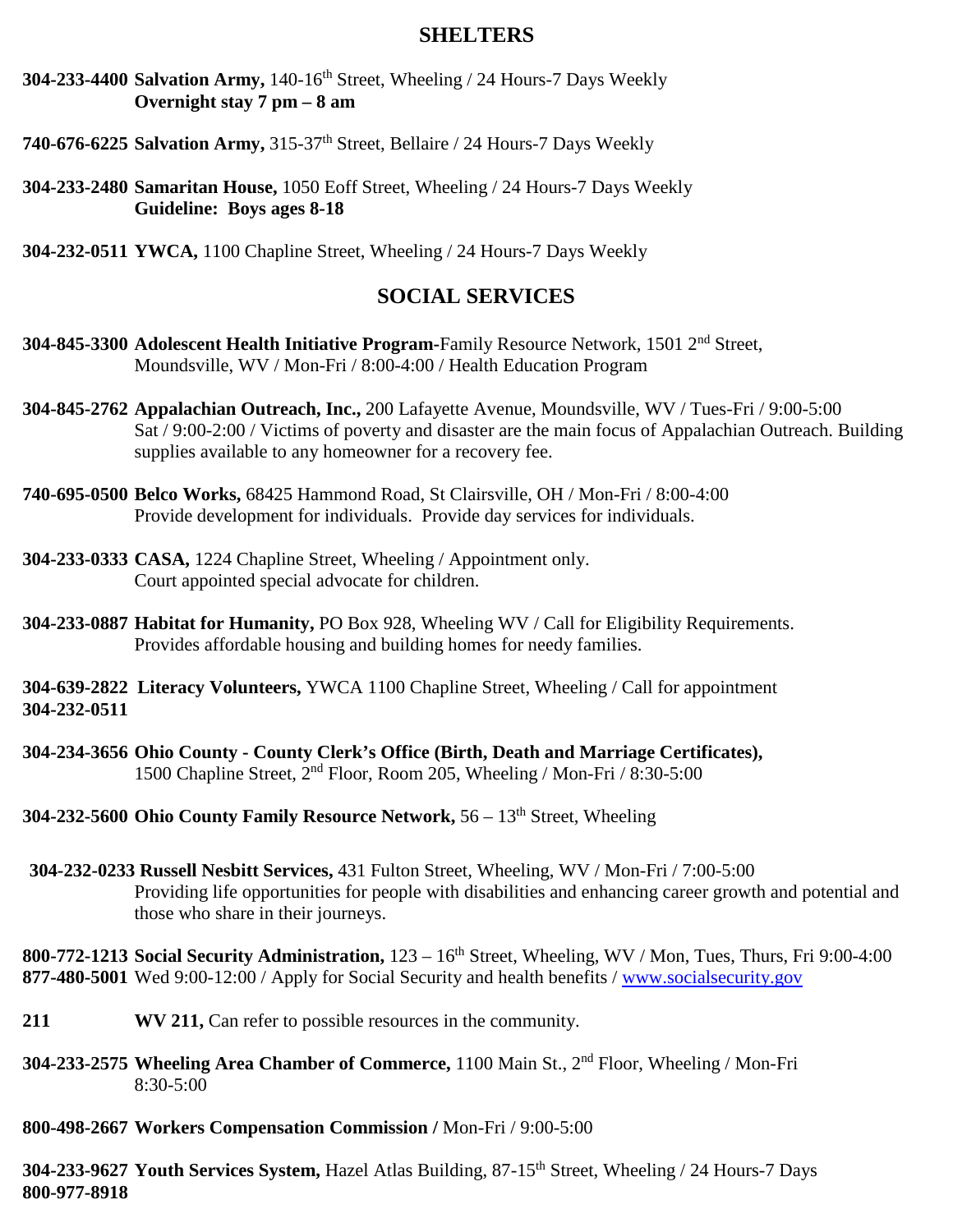### **SPECIAL NEEDS FOR CHILDREN, YOUTH, ADULTS AND THEIR FAMILIES**

- . **304-242-6722 Augusta Levy Learning Center for Autism,** 1007 Market St.,, Wheeling / Mon-Fri / 8:00-3:00 Programs for children with autism.
- **304-233-2367 Children's Home of Wheeling,** 14 Orchard Road, Wheeling / Mon-Fri / 8:00-4:00 / Residential treatments / available 24-7
- **304-232-4411 DHHR**, 69 16th Street, Wheeling / Mon-Fri / 8:30-5:00
- **304-242-1390 Easter Seal Rehabilitation Center**, 1305 National Road, Wheeling, WV / Mon-Fri **800-677-1390** 8:00-4:30
- **800-676-9474 Make a Wish Foundation,** 707 Grant Street, Suite 3700, Pittsburgh, PA 15219 / Mon-Thurs 9:00-5:00 / Fri / 9:00-3:00 / Children with a life threatening illness can apply.
- **412-505-2200 March of Dimes,** 300 Cedar Ridge Drive, Suite 313, Pittsburgh, PA 15205 Mon-Fri / 9:00-5:00 / Summer Hours / 9:00-4:00
- **614-841-1014 MDA Program,** 1900 Polaris Parkway, Columbus, OH 43240 Mon-Fri / 9:00-5:00 / Summer Hours Mon-Thurs 9:00 – 5:00 / Fri 9:00-1:00
- **304-841-2867 Pressley Ridge**, 368 Pressley Ridge Road, Clarksburg, WV 26301 / Mon-Fri / 8:30-4:30 / Foster Care and community based.
- **304-845-7726 Right from the Start,** CHANGE Inc., Regional Lead Agency Region 6, 700 First Street, Moundsville / Mon-Fri / 8:00-4:00 / Provides eligible women & infants a "care coordinator," who meets with patients one-on-one during their pregnancy to help teach them ways to have a healthy pregnancy and find resources to meet their needs and the needs of their child.
- **304-232-4810 Seeing Hand Association,** 750 Main Street, Wheeling / Mon-Fri / 9:00-4:00
- **724-933-0460 Variety (The Children's Charity), [www.varietypittsburgh.org](http://www.varietypittsburgh.org/)** Provides children with disabilities unique programs, experiences, and equipment, so they may live life to the fullest and not be left out, left behind, or excluded. Programs offered are: Variety's "My Bike" Program, My Stroller Program and My Voice Program. Variety's adaptive equipment programs service children and youth who have a documented disability; reside in Variety's 54 county service area; are **4 through 21 years of age**; meet the income guidelines; as well as the other eligibility requirements outlined in each application. Income Guidelines: 2 household members (below \$81,200); 3 household members (below \$102,100); 4 household members (below \$123,000); 5 household members (below \$143,900).
- **304-232-1750 WATCH,** 2600 Main Street, Wheeling / Mon-Fri / 8:00-4:00
- **800-344-5115 WV Autism Training Center,** 1 John Marshall Drive, Huntington, WV 25755 / Mon-Fri / 8:00-4:30 Programs for autism spectrum disorders.
- **304-214-5775 WV Birth to Three Program**, 2000 Main Street, Suite 222, Wheeling, WV / Mon-Fri / 8:30-4:30
- **800-281-1436 West Virginia Parent Training & Info.,** 99 Edmiston Way, Suite 101-102, Buckhannon, WV **304-472-5697** 26201 / Mon-Fri / 9:00-5:00 [wvpti@aol.com](mailto:wvpti@aol.com) / [www.wvpti-inc.org](http://www.wvpti-inc.org/) Regional Trainers have successfully adapted to the challenges of having a child with a disability. They provide support, training, and technical assistance to families and professionals who work with their children.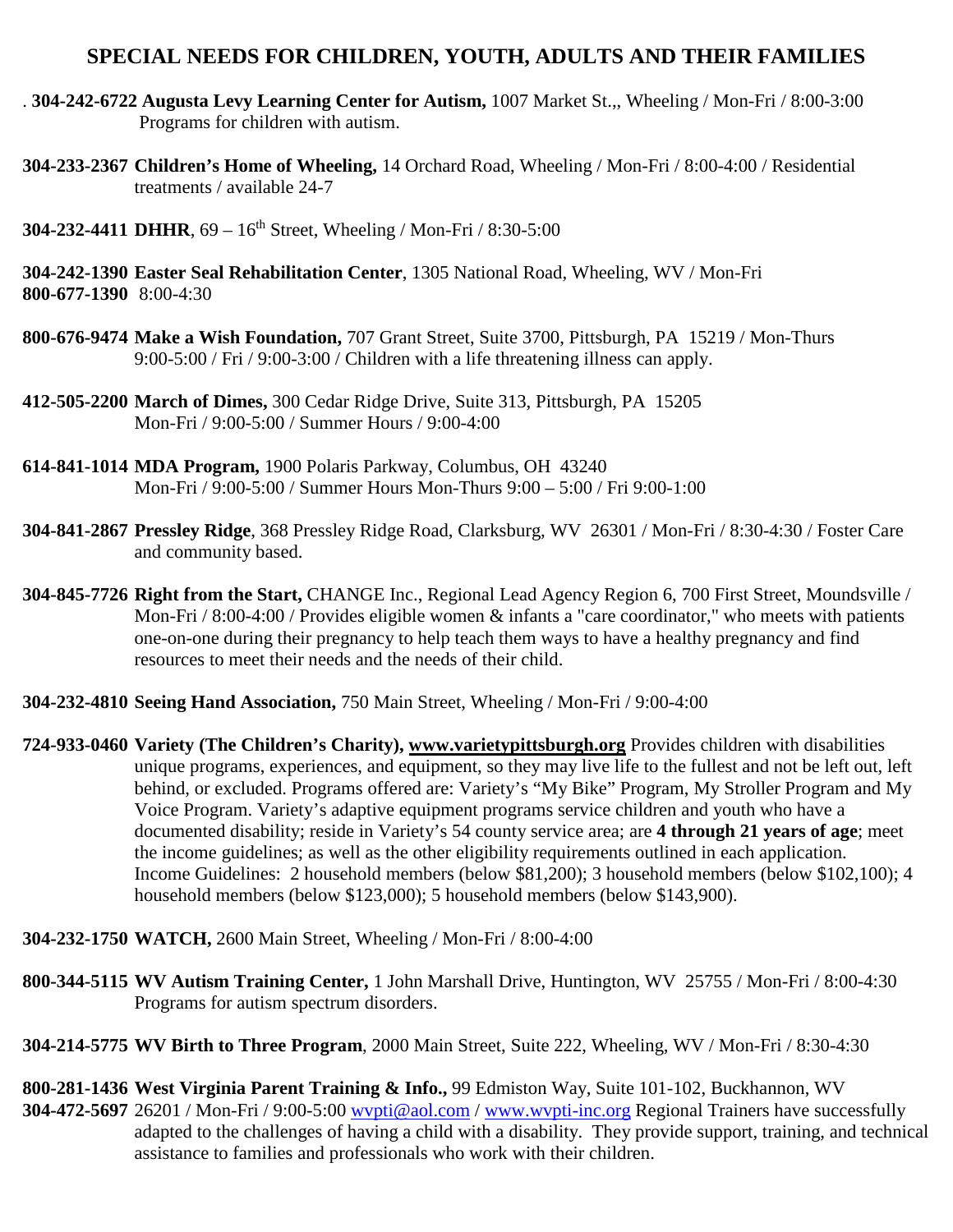# **TRANSPORTATION**

- **304-232-2350 Family Service,** 2200 Main St., 1st Floor, Wheeling / Mon-Fri / 8:00-4:00 Services limited to the elderly. Age 60+
- **304-233-6300 Information Helpline,** 1035 Chapline St, Wheeling / Mon-Fri / 9:30-3:00 / Bus pass from OVRTA for employment only and must have proof of employment. Must meet guidelines. Bus passes are also available for purchase for the same price as OVRTA.
- **844-549-8353 Logistic Care,** 2 Hale Street, 2nd Floor, Charleston, WV 25301 / Mon-Fri / 7 am to 6 pm / Must have medical card. Non-Emergency medical transportation rides for WV medical appointments.
- **740-676-5563 Neff's Volunteer Fire Dept,** PO Box 227, Neffs, OH 43940 / Mon-Fri / 8:00 am 6:00 pm Service for customers requiring wheel chair accessible transportation from home. Insurance carriers can be billed or private pay. They cover WV and OH and require NO STEPS.
- **304-232-2190 OVRTA,** 21 S. Huron Street, Wheeling, WV / Mon-Fri / 5:30 am 5:00 pm Saturday / 5:30 am – 2:00 pm / (FARE) \$ 1.30 Handicapped people or students (FARE) .65 with proper ID
- **304-242-2911 Osiris Shrine Temple,** PO Box 2048 / Wheeling, WV / Mon-Fri / 9:00-12:00 and 1:00-5:00 Transport children to Shriners Hospitals or reimburse a parent for transporting their child to a Shriners Hospital.

#### **304-233-3474 REM Community Options REM-WV**

748 McMechen Street, Benwood, WV / Available 24 hours, 7 days a week Statewide service for private, for profit behavioral health center **that provides transportation services for their clients**. Non-emergency Medicaid transportation provider.

### **UTILITIES ASSISTANCE**

#### **(all programs are as funding is available)**

- **304-232-7157 Catholic Charities Neighborhood Center**, 125-18th St., Wheeling / Mon, Wed, Fri / 9:30-2:00 Call for an appointment.
- **304-845-8269 CHANGE, Inc**. (Marshall County NEEDS Program) & (Dollar Energy Program) 700 First Street, Moundsville / Mon-Fri / 8:00-4:00 / Call for appointment.
- **304-232-4411 DHHR,** 69 16th Street, Wheeling / Mon-Fri / 8:30-5:00
- **304-905-1973 Helping Heros,** 407 Main Street, Wheeling, WV / Mon-Fri / 9:00-4:00 / by appointment.
- **304-233-4640 House of Carpenter,** 200 S. Front Street, Wheeling / Mon-Fri / 8:00-4:00 A financial class is required. Call for an appointment
- **304-233-6300 Information Helpline** (**United Way)**, 1035 Chapline St, Wheeling / Mon-Fri / 9:30-3:00 No walk-ins on Friday.
- **304-340-0300 Public Service Commission,** 201 Brooks St Charleston, WV 25301 / Mon-Fri / 9:00-5:00
- **304-232-4230 St. Vincent DePaul,** 225 McColloch Street, Unit 1, Wheeling (Old Coronet Foods Building) Utility assistance is only available the first and third Tuesdays of each month from 10:00-Noon.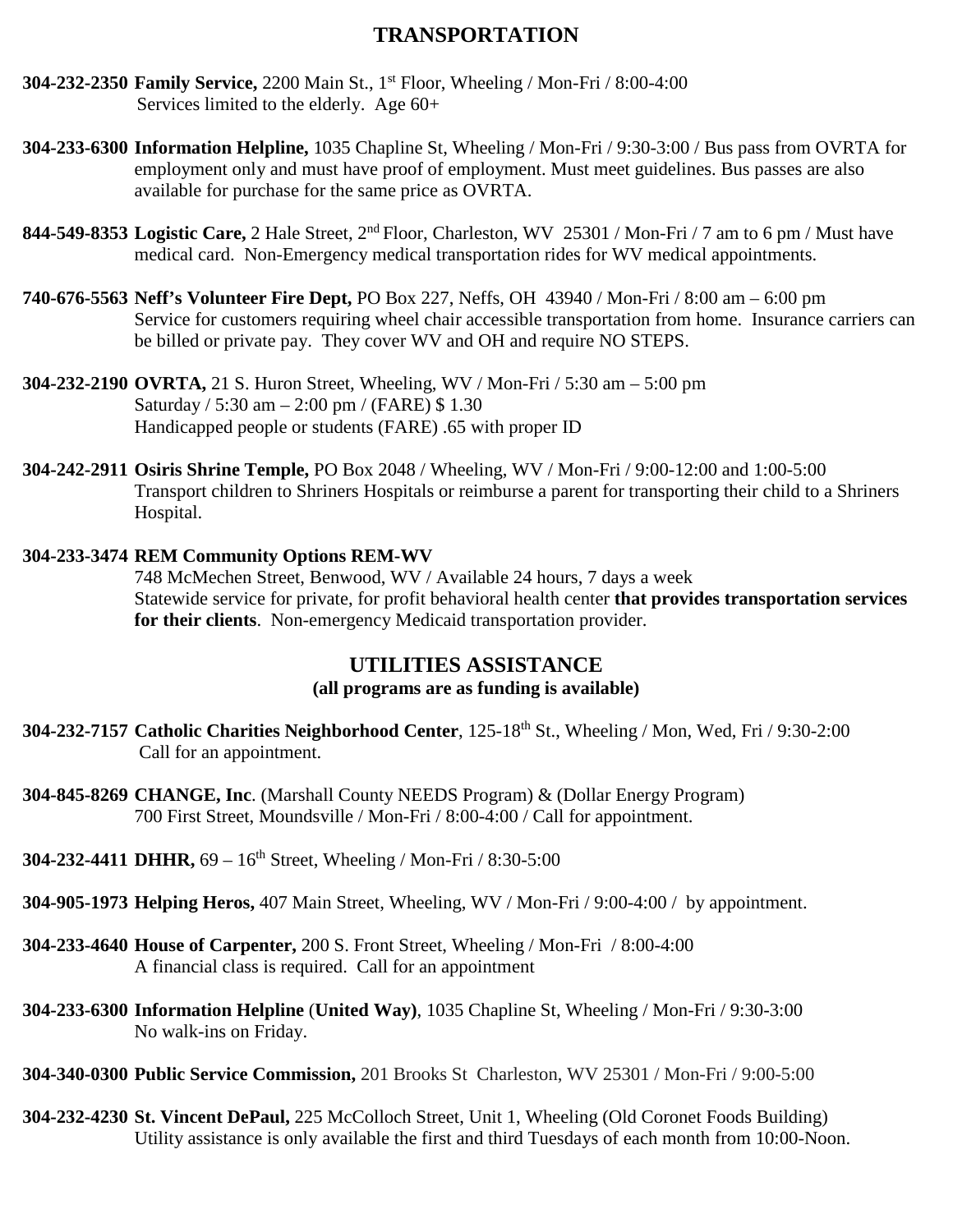### **UTILITIES ASSISTANCE (all programs are as funding is available)**

- **304-242-8868 St. Vincents DePaul Society,** 2244 Marshall Avenue, Wheeling / Only help residents in the Wheeling area.
- **304-233-4400 Salvation Army,**  $140 16$ <sup>th</sup> Street, Wheeling / Mon-Fri / 9:00-3:00 Call for appointment
- **304-670-8299 Supportive Services for Veteran Families, CHANGE Inc.,** 3136 West Street, Weirton, WV **304-374-9227** Mon-Fri / 8:00-4:00 / The SSVF Program is designed to improve the housing stability of very low-income Veteran families, by assisting families transitioning from homelessness to permanent housing and preventing at-risk families from becoming homeless. Must have honorable discharge from military and DD214 forms and meet guidelines.

# **VISION**

- **304-232-7157 Catholic Charities Neighborhood Center,** 125 18th Street, Wheeling / Mon-Fri / 8:30-4:30 Provided by LensCrafters and the Lion's Club. Call for appointment
- **304-233-6300 Information Helpline,** 1035 Chapline St, Wheeling / Mon-Fri / 9:30-3:00 / no walk-in's on Friday Lions Club
- **304-277-1740 Wheeling Lions Club,** Contact: Judy Bedway / PO Box 1122, Wheeling, WV 26003-0137 Call for Info / Eye Glasses and Hearing Aids / [jlbedway@AOL.com](mailto:jlbedway@AOL.com) Leave a message on voice mail.

# **VITA PROGRAM (TAX SERVICE)**

- **304-845-8269 CHANGE Inc.,** 700 First Street, Moundsville, WV / Mon-Fri / 8:00-4:00 Stand alone site for customers to use VITA computer to prepare their own tax return free of charge. Hours of operation can change each tax year. Must meet income guidelines and service is available January through April.
- **740-283-3771 Franciscan University,** 1235 University Blvd., Stubenville, OH 43952. Call for hours of service.
- **304-233-1607 Hope United Methodist Church,** 99 Valley Blvd., Wheeling, WV **304-639-6844** Free tax preparation from January through April. Call for hours of service
- **304-232-8985 Ohio County Public Library,** 52 16th Street, Wheeling, WV Free tax preparation from January through April. Call for hours of service / must meet guidelines

### **WHEELCHAIRS**

**304-242-9028 Elm Grove Civics,** 21 Sycamore Avenue, Wheeling, WV 26003 / Monday / 9:00-11:00 Will lend wheelchairs, walkers, canes, mobile walker, bath chairs, bedside commode and crutches as available.

# **YOUTH SHELTERS, RESIDENT PROGRAMS, FOSTER HOME PROGRAMS, INTENSIVE HOME BASED SERVICES**

- **304-242-7060 Crittenton Service,** 2606 National Road, Wheeling / 24 Hours 7 Days Weekly Residential behavioral health treatment facility levels 1 and 2
- **304-232-4411 DHHR,** 69 16th Street, Wheeling / Mon-Fri / 8:30-5:00